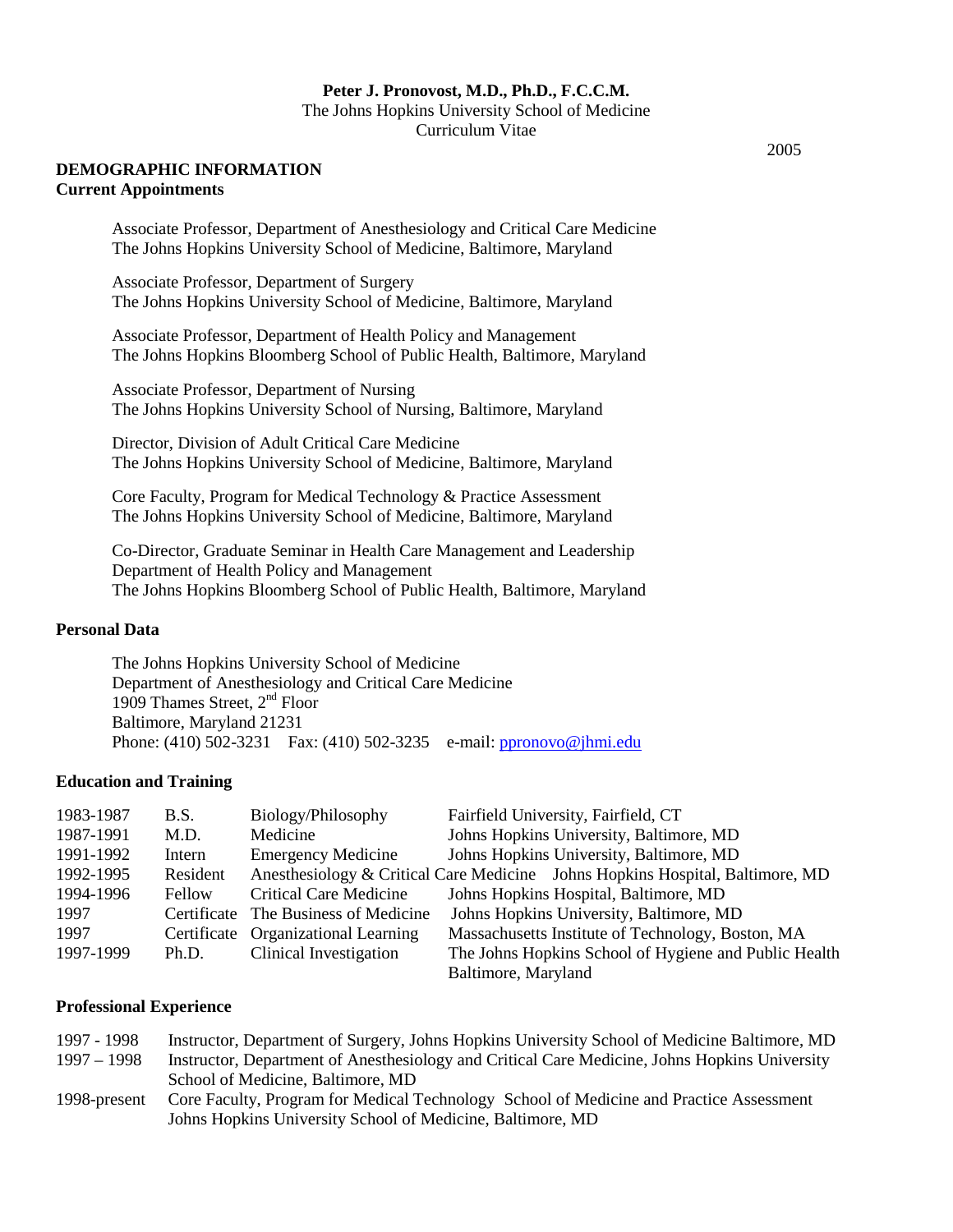- 1998 2001 Assistant Professor, Department of Anesthesiology and Critical Care Medicine, Johns Hopkins University School of Medicine, Baltimore, MD
- 1998 2001 Assistant Professor, Department of Health Policy and Management, Johns Hopkins Bloomberg School of Public Health, Baltimore, MD
- 1998 2001 Assistant Professor, Department of Surgery, Johns Hopkins University School of Medicine, Baltimore 2001-present Faculty, Institute for Health Care Improvement, Boston, Massachusetts
- 2001-present Associate Professor, Department of Anesthesiology and Critical Care Medicine, Johns Hopkins University School of Medicine, Baltimore, MD
- 2001-present Associate Professor, Department of Health Policy and Management, Johns Hopkins Bloomberg School of Public Health, Baltimore, MD
- 2001-present Associate Professor, Department of Surgery, Johns Hopkins University School of Medicine, Baltimore,
- 2003- 2005 Associate Professor, Department of Nursing, Johns Hopkins University School of Nursing, Baltimore
- 2004 present Co-Director, Cardiac Surgical Intensive Care Unit, Johns Hopkins University School of Medicine, Baltimore, MD
- 2005 present Professor, Department of Nursing, Johns Hopkins University School of Nursing, Baltimore, MD

# **RESEARCH ACTIVITIES**

# **Publications**

## **Peer-reviewed original research articles**

- 1. Swoboda S, Castro JA, Earsing KA, Lipsett PA and the SICU Study Group (Breslow MJ, Dorman T, Rosenfeld B, Campbell K, **Pronovost P**, Dodd-o J). Road trips and resources: there is a better way. *Crit Care. (Lond)* 1997; 1(3):105-10.
- 2. **Pronovost PJ**, Kazandijan VA. A new learning environment: combining clinical research with quality improvement. *J Eval Clin Pract.* 1999; 5(1):33-40.
- 3. **Pronovost PJ**, Jenckes MW, Dorman T, Garrett E, Breslow MJ, Rosenfeld BA, Lipsett PA, Bass E. Organizational characteristics of intensive care units related to outcomes of abdominal aortic surgery. *JAMA.* 1999; 281(14):1310-17.
- 4. **Pronovost P**, Angus DC. Using large-scale databases to measure outcomes in critical care. *Crit Care Clin.* 1999; 15(3):615-31.
- 5. **Pronovost P**, Dorman T, Sadovnikoff N, Garrett E, Breslow M, Rosenfeld B. The association between preoperative patient characteristics and both clinical and economic outcomes after abdominal aortic surgery. *J Cardiothorac Vasc Anesth.* 1999; 13(5):549-54.
- 6. **Pronovost P**, Angus DC: Determining the value of critical care*. Clin Pulm Med.* 1999; 6(5):302-8.
- 7. **Pronovost P**, Angus D, Miller M. Design consideration in clinical trials on acutely ill patients. *Res Pract.* 2000; 1:47-54.
- 8. Dorman T, Breslow MJ, **Pronovost PJ**, Rock P, Rosenfeld BA. Bundle-branch block as a risk factor in noncardiac surgery. *Arch Intern Med.* 2000; 160(8):1149-52.
- 9. Lipsett P, Swoboda S, Dickerson J, Yitalo M, Gordon T, Breslow M, Campbell K, Dorman T, **Pronovost P**, Rosenfeld B. Survival and functional outcome after prolonged ICU care. *Ann Surg.* 2000; 231(2):262-68.
- 10. **Pronovost PJ**, Morlock L, Davis RO, Cunningham T, Paine L, Scheulen J. Using online and offline change models to improve ICU access and revenues. *Jt Comm J Qual Improv.* 2000; 26(1):5-17.
- 11. **Pronovost P**, Angus DC. Cost reduction and quality improvement: it takes two to tango. *Crit Care Med.* 2000; 28(2):581-83.
- 12. Berenholtz S, **Pronovost P**, Dorman T. Evidence-based Anesthesiology. *Curr Anesthesiology Rep.*2000;2:425-31
- 13. Rosenfeld BA, Dorman T, Breslow MJ, **Pronovost P**, Jenckes M, Zhang N, Anderson G, Rubin H. Intensive care unit telemedicine: alternate paradigm for providing continuous intensivist care. *Crit Care Med.* 2000; 28(12):3925-31.
- 14. Docimo AB, **Pronovost PJ**, Davis RO, Concordia EB, Gabrish CE, Adessa MS, Bessman E. Using the online and offline change model to improve efficiency for fast-track patients in an emergency department. *Jt Comm J Qual Improv.* 2000; 26(9):503-14.
- 15. Amaravadi RK, Dimick JB, **Pronovost PJ**, Lipsett PA. ICU nurse-to-patient ratio is associated with complications and resource use after esophagectomy. *Intensive Care Med.* 2000; 26(12):1857-62.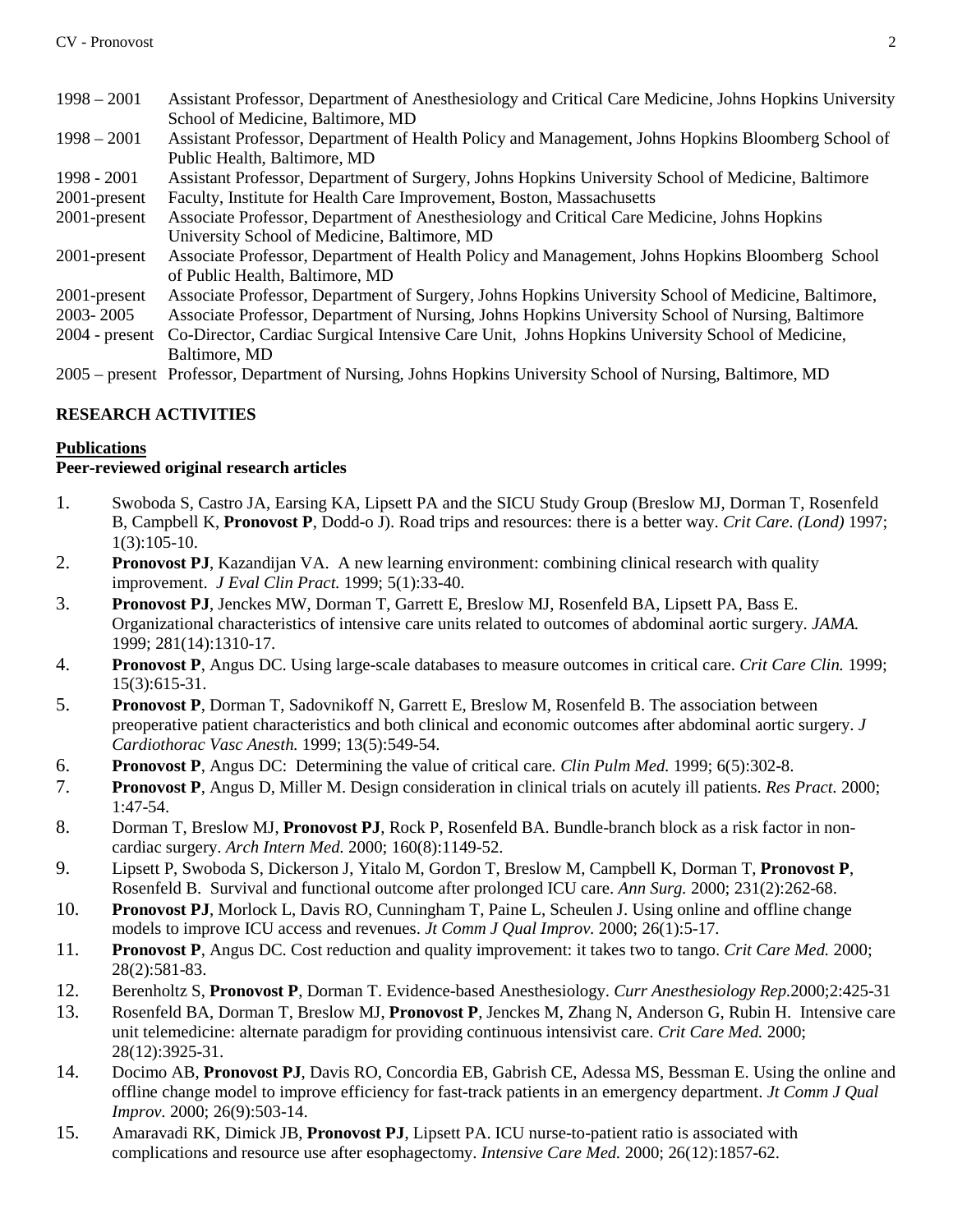- 16. Lipsett PA, Swoboda SM, Campbell KA, Cornwell E 3rd, Dorman T, **Pronovost PJ**. Sickness Impact Profile Score versus a Modified Short Form survey for functional outcome assessment: acceptability, reliability, and validity in critically ill patients with prolonged intensive care unit stays. *J Trauma.* 2000; 49(4):737-43.
- 17. Lipsett PA, Swoboda SM, Dickerson J, Ylitalo M, Gordon T, Breslow M, Campbell K, Dorman T, **Pronovost P**, Rosenfeld B. Survival and functional outcome after prolonged intensive care unit stay. *Ann Surg.* 2000; 231(2):262-68.
- 18. Dimick JB, **Pronovost PJ**, Heitmiller RF, Lipsett PA. Intensive care unit physician staffing and hospital volume are related to improved outcomes for esophageal resection. *Surg Forum.* 2000; 51(L1):493-95.
- 19. **Pronovost PJ**, Williams MA. Telemedicine and end-of-life care: what's wrong with this picture? *J Clin Ethics.* 2001; 12(1):64-8.
- 20. **Pronovost P**, Angus DC. Economics of end-of-life care in the intensive care unit. *Crit Care Med.* 2001; 29(2 Suppl):N46-51.
- 21. Dimick JB, Cattaneo S, Lipsett PA, **Pronovost PJ**, Heitmiller RJ. Hospital volume is related to clinical and economic outcomes of esophageal resection in Maryland. *Ann Thorac Surg.* 2001; 72(2):334-39.
- 22. **Pronovost PJ**, Berenholtz SM, Dorman T, Merritt WT, Martinez EA, Guyatt GH. Evidence-based medicine in anesthesiology. *Anesth Analg.* 2001; 92(3):787-94.
- 23. Dimick JD, **Pronovost PJ**, Heitmiller RF, Lipsett PA. Intensive care unit physician staffing is associated with decreased length of stay, hospital costs, and complications after esophageal resection. *Crit Care Med.* 2001; 29(4):753-58.
- 24. **Pronovost PJ**, Dang D, Dorman T, Lipsett PA, Garrett EA, Jenckes M, Bass EB. Intensive care unit nurse staffing and the risk for complications after abdominal aortic surgery. *Eff Clin Pract.* 2001; 4(5):199-206.
- 25. Akinci SB, **Pronovost P**, Dorman T. Sequential compression devices can cause erroneous cardiac output measurements. *Anesthesiology.* 2001; 95(4):1027-28.
- 26. Berenholtz S, **Pronovost P**, Lipsett P, Dawson P, Dorman T. Assessing the effectiveness of critical pathways on reducing resource utilization in the surgical intensive care unit. *Intensive Care Med.* 2001; 27(6):1029-36.
- 27. **Pronovost PJ**, Miller MR, Dorman T, Berenholtz SM, Rubin H. Developing and implementing measures of quality of care in the intensive care unit. *Curr Opin Crit Care.* 2001; 7(4):297-03.
- 28. **Pronovost PJ**, Waters H, Dorman T. Impact of critical care physician workforce for intensive care unit physician staffing. *Curr Opin Crit Care.* 2001; 7(6):456-59.
- 29. Dimick JB, **Pronovost PJ**, Upchurch GR Jr. The volume-outcome effect for abdominal aortic surgery: difference in case-mix or complications? *Surg Forum.* 2001; 52(LII):483-85.
- 30. **Pronovost P**, Garrett E, Dorman T, Jenckes M, Webb III TH, Breslow M, Rosenfeld B, Bass E. Variation in complication rates and opportunities for improvement in quality of care for patients having abdominal aortic surgery. *Langenbecks Arch Surg.* 2001; 386(4):249-56.
- 31. Dimick JB, Swoboda SM, **Pronovost PJ**, Lipsett PA. Effect of nurse-to-patient ratio in the intensive care unit on pulmonary complications and resources use after hepatectomy. *Am J Crit Care.* 2001; 10(6):376-82.
- 32. Rubin HR, **Pronovost P**, Diette GB. From a process of care to a measure: the development and testing of a quality indicator. *Int J Qual Health Care.* 2001; 13(6):489-96.
- 33. Dimick JB, **Pronovost PJ**, Lipsett PA. The effect of ICU physician staffing and hospital volume on outcomes after hepatic resection. *J Intensive Care Med*. 2002; 17:41-7.
- 34. Randolph AG, **Pronovost P**. Reorganizing the delivery of intensive care could improve efficiency and save lives. *J Eval Clin Pract.* 2002; 8(1):1-8.
- 35. Berenholtz SM, **Pronovost PJ**, Mullany D, Garrett E, Ness PM, Dorman T, Klag MJ. Predictors of transfusion for spinal surgery in Maryland 1997-2000. *Transfusion.* 2002; 42(2):183-89.
- 36. Dang D, Johantgen ME, **Pronovost PJ**, Jenckes, MW, Bass, EB. Post-operative complications: does intensive care unit staff nursing make a difference? *Heart Lung.* 2002; 31(3):219-28.
- 37. Wu CL, Berenholtz SM, **Pronovost PJ**, Fleisher LA. Systematic review and analysis of postdischarge symptoms after outpatient surgery. *Anesthesiology.* 2002; 96(4):994-1003.
- 38. Weller JF, Elliott RA, **Pronovost PJ**. Spinal anesthesia for a patient with familial hyperkalemic periodic paralysis. *Anesthesiology.* 2002; 97(1):259-60.
- 39. Berenholtz SM, Dorman T, Ngo K, **Pronovost PJ**. Qualitative review of intensive care unit quality indicators. *J Crit Care.* 2002; 17(1):1-12.
- 40. Dimick JB, **Pronovost PJ**, Cowan JA, Ailawadi G, Upchurch GR Jr. The volume-outcome effect for abdominal aortic surgery: differences in case-mix or complications? *Arch Surg.* 2002; 137(7):828-32.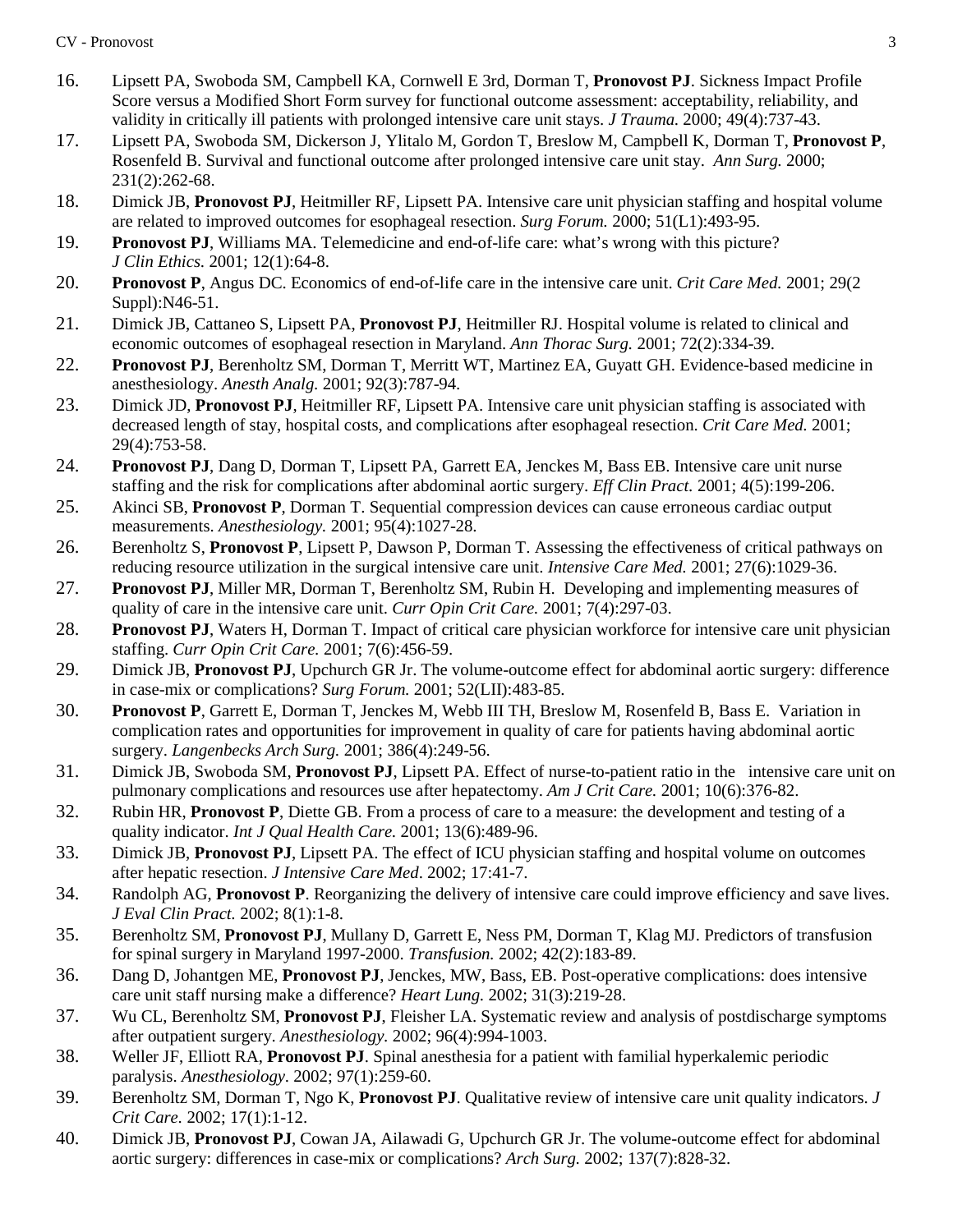- 41. Darer J, **Pronovost P**, Bass EB. Use and evaluation of critical pathways in hospitals. *Eff Clin Pract.* 2002; 5(3):114-19.
- 42. Wu A, **Pronovost P**, Morlock L. ICU incident reporting systems. *J Crit Care.* 2002; 17(2):86-94.
- 43. Kaufmann SC, Wu CL, **Pronovost PJ**, Jermyn RM, Fleisher LA. The association of intraoperative neuraxial anesthesia on anticipated admission to the intensive care unit. *J Clin Anesth.* 2002; 14(6):432-36.
- 44. Nilsson KR, Berenholtz SM, Dorman T, Garrett E, Lipsett P, Kaufman HS, **Pronovost PJ**. Preoperative predictors of blood transfusion in colorectal cancer surgery. *J Gastrointest Surg.* 2002; 6(5):753-62.
- 45. **Pronovost PJ**, Jenckes M, To M, Dorman T, Lipsett PA, Berenholtz S, Bass EB. Reducing failed extubations in the intensive care unit. *Jt Comm J Qual Improv.* 2002; 28(11):595-604.
- 46. Kim LJ, Martinez EA, Faraday N, Dorman T, Fleisher LA, Perler BA, Williams GM, Chan D, **Pronovost PJ**. Cardiac troponin I predicts short-term mortality in vascular surgery patients. *Circulation.* 2002; 106(18):2366-71.
- 47. **Pronovost PJ**, Angus DC, Dorman T, Robinson KA, Dremsizov TT, Young TL. Physician staffing patterns and clinical outcomes in critically ill patients: a systematic review. *JAMA.* 2002; 288(17):2151-62.
- 48. Martinez EA, **Pronovost P**. Perioperative beta-blockers in high-risk patients. *J Crit Care.* 2002; 17(2):105-13.
- 49. Dorman T, **Pronovost, PJ**. Intensive care unit errors: Detection and reporting to improve outcomes. *Curr Opin Anaesth.* 2002; 15(2):147-51.
- 50. Dimick JB, **Pronovost PJ**, Cowan JA Jr, Lipsett PA. Postoperative complication rates after hepatic resection in Maryland hospitals. *Arch Surg.* 2003; 138(1):41-6.
- 51. Angus DC, Carlet J, **2002 Brussels Roundtable Participants**. Surviving intensive care: a report from the 2002 Brussels Roundtable. *Intensive Care Med.* 2003; 29(3):368-77.
- 52. Dimick JB, **Pronovost PJ**, Cowan JA, Lipsett PA. Surgical volume and quality of care for esophageal resection: do high-volume hospitals have fewer complications? *Ann Thorac Surg.* 2003; 75(2):337-41.
- 53. Rockeymoore MB, Holzmueller CG, Milstein A, Dorman T, **Pronovost PJ**. Updating the Leapfrog Group Intensive Care Unit Physician Staffing Standard. *J Clin Outcomes Manag.* 2003; 10(1):31-7.
- 54. Dy SM, Garg PP, Nyberg D, Dawson PB, **Pronovost PJ**, Morlock L, Rubin HR, Diener-West M, Wu AW. Are Critical Pathways Effective for Reducing Postoperative Length of Stay? *Med Care.* 2003; 41(5):637-48.
- 55. Beckmann U, Bohringer C, Carless R, Gillies DM, Runciman WB, Wu AW, **Pronovost P**. Evaluation of two methods for quality improvement in intensive care: facilitated incident monitoring and retrospective medical chart review. *Crit Care Med.* 2003; 31(4):1006-11.
- 56. Dimick JB, **Pronovost PJ**, Cowan JA, Lipsett PA. Complications and costs after high-risk surgery: where should we focus quality improvement initiatives? *J Am Coll Surg*. 2003; 196(5):671-78.
- 57. Berenholtz S, Dorman T, **Pronovost PJ**. Improving Quality and Safety in the ICU. *Contemp Crit Care*. 2003;  $1(1):1-9.$
- 58. Martinez EA, Kim LJ, Faraday N, Rosenfeld B, Bass EB, Perler BA, Williams GM, Dorman T, **Pronovost PJ**. Sensitivity of Routine Intensive Care Unit Surveillance for Detecting Myocardial Ischemia. *Crit Care Med*. 2003; 31(9):2302-2308.
- 59. Berenholtz SM, **Pronovost PJ**. Barriers to translating evidence into practice. *Curr Opin Crit Care*. 2003; 9(4):321-25.
- 60. Kozlow JH, Berenholtz SM, Garrett E, Dorman T, **Pronovost PJ**. Epidemiology and Impact of Aspiration Pneumonia in Patients Undergoing Surgery in Maryland, 1999-2000. *Crit Care Med.* 2003; 31(7):1930-37.
- 61. **Pronovost PJ**, Berenholtz SM, Ngo K, McDowell M, Holzmueller CG, Haraden C, Resar R, Rainey T, Nolan T, Dorman T. Developing and Pilot Testing Quality Indicators in the Intensive Care Unit. *J Crit Care.* 2003; 18(3):145-55.
- 62. Dimick JB, **Pronovost PJ**, Cowan JA Jr, Lipsett PA, Stanley JC, Upchurch GR Jr. Variation in postoperative complication rates after high-risk surgery in the United States. *Surgery*. 2003; 134(4):534-40.
- 63. Dimick JB, Cowan JA Jr, Stanley JC, Henke PK, **Pronovost PJ**, Upchurch GR Jr. Surgeon specialty and provider volumes are related to outcome of intact abdominal aortic aneurysm repair in the United States. *J Vas Surg.* 2003; 38(4):739-44.
- 64. **Pronovost P**, Berenholtz S, Dorman T, Lipsett PA, Simmonds T, Haraden C. Improving communication in the ICU using daily goals. *J Crit Care*. 2003; 18(2):71-5.
- 65. Newhouse RP, Mills ME, Johantgen M, **Pronovost PJ**. Is there a relationship between service integration and differentiation and patient outcomes? *Int J Integr Care*. 2003; 3:e15. King S, **Pronovost PJ**. Rekindling the central fire: Stories can change your life. *J Innov Manag*. 2003; 8(4):66-80.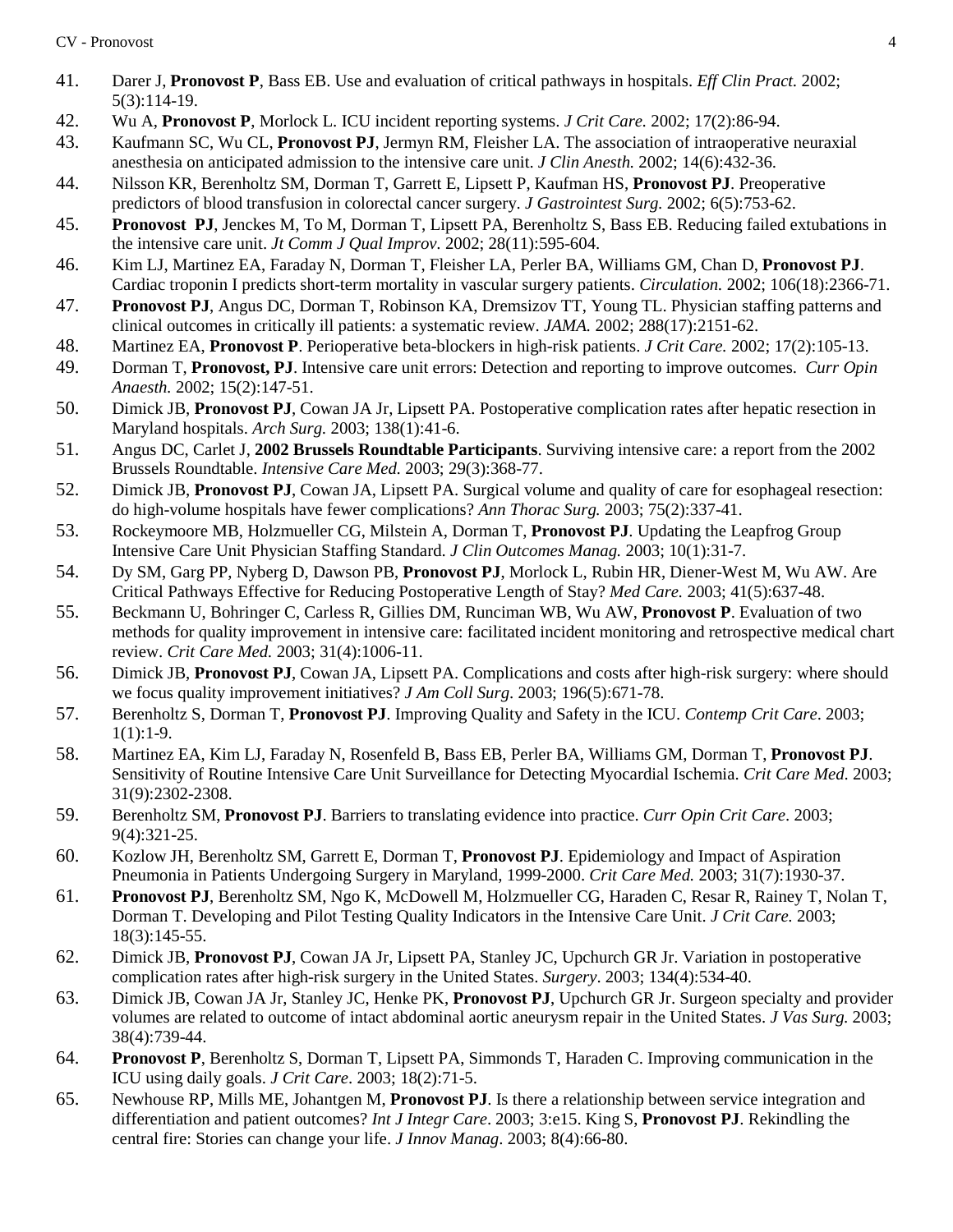- 66. **Pronovost PJ**, Weast B, Holzmueller, CG, Rosenstein BJ, Kidwell RP, Haller KB, Feroli ER, Sexton JB, Rubin HR. Evaluation of the culture of safety: survey of clinicians and managers in an academic medical center. *Qual Saf Health Care* 2003; 12(6):405-10.
- 67. **Pronovost PJ**, Weast B, Schwarz M, Wyskiel RM, Prow D, Milanovich SN, Berenholtz S, Dorman T, Lipsett P. Medication Reconciliation: A practical tool to reduce the risk of medication errors. *J Crit Care.* 2003;18(4):201-5
- 68. Dimick JB, **Pronovost PJ**, Cowan JA Jr, Wainess RM, Upchurch GR Jr. Should older patients be selectively referred to high-volume center for abdominal aortic surgery? *Vascular*. 2004;12(1):51-6.
- 69. Miller MR, **Pronovost PJ**, Burstin HR. Pediatric patient safety in the ambulatory setting. *Ambul Pediatr*. 2004; 4(1):47-54.
- 70. **Pronovost PJ**, Weast B, Bishop K, Paine L, Griffith R, Rosenstein BJ, Kidwell RP, Haller KB, Davis R. Patient Safety - Senior Executive Adopt-a-Work Unit: A Model for Safety Improvement. *Jt Comm J Qual Saf*. 2004; 30(2):59-68.
- 71. Erdek M, **Pronovost PJ**. Improving assessment and treatment of pain in the critically ill. *Int J Qual Health Care.* 2004; 16(1):59-64.
- 72. Berenholtz SM, Milanovich S, Faircloth A, Prow DT, Earsing K, Lipsett P, Dorman T, **Pronovost PJ**. Improving Care for the Ventilated Patient. *Jt Comm J Qual Saf.* 2004; 30(4):195-204.
- 73. **Pronovost PJ**, Needham DM, Waters H, Birkmeyer CM, Calinawan JR, Birkmeyer JD, Dorman T. Intensive Care Unit Physician Staffing: Financial modeling of the Leapfrog Standard. *Crit Care Med.* 2004; 32(6):1247-53.
- 74. **Pronovost P**, Hobson DB, Earsing K, Lins ES, Rinke ML, Emery K, Berenholtz SM, Lipsett PA, Dorman T. A Practical Tool to Reduce Medications Errors During patient Transfer from an Intensive Care Unit. *J Clin Outcomes Manag.* 2004; 11(1):26, 29-33.
- 75. Chan MY, **Pronovost PJ**. Clinical utility of biomarkers in myocardial injury. *Curr Opin Anaesthesiol.* 2004; 17(1):49-55.
- 76. Lubomski LH, **Pronovost PJ**, Thompson DA, Holzmueller CG, Dorman T, Morlock LL, Dickman F, Fahey M, Wu, AWW. Building a better incident reporting system: Perspectives from a multi-site project. *J Clin Outcomes Manag*. 2004; 11(5):275-80.
- 77. **Pronovost PJ**, Wu AW, Sexton JB. Acute decompensation after removing a central line: practical approaches to increasing safety in the intensive care unit. *Ann Intern Med*. 2004; 140(12):1025-33.
- 78. Needham DM, Bronskill SE, Sibbald WJ, **Pronovost PJ**, Laupacis A. Mechanical ventilation in Ontario, 1992- 2000: incidence, survival, and hospital bed utilization of noncardiac surgery adult patients. *Crit Care Med*. 2004; 32(7):1504-09.
- 79. Beckman U, Gillies DM, Berenholtz SM, Wu AW, **Pronovost P**. Incidents relating to the intra-hospital transfer of critically ill patients. An analysis of the reports submitted to the Australian Incident Monitoring Study in Intensive Care. *Intensive Care Med*. 2004; 30(8):1579-85.
- 80. **Pronovost PJ**, Thompson DA. Reducing defects in the use of interventions. *Intensive Care Med*. 2004; 30(8):1505-7.
- 81. **Pronovost PJ**, Rinke ML, Emery K, Dennison C, Blackledge C, Berenholtz SM. Interventions to reduce mortality among patients treated in Intensive Care Units. *J Crit Care*. 2004;19(3):158-64.
- 82. Paine LA, Baker DR, Rosenstein B, **Pronovost PJ**. The Johns Hopkins Hospital: Identifying and addressing risks and safety issues. *Jt Comm J Qual Saf.* 2004; 30(10):543-50.
- 83. Berenholtz SM, **Pronovost PJ**, Lipsett PA, Hobson D, Earsing K, Farley JE, Milanovich S, Garrett-Mayer E, Winters BD, Rubin HR, Dorman T, Perl TM. Eliminating catheter-related bloodstream infections in the intensive care unit. *Crit Care Med*. 2004; 32(10):2014-20.
- 84. Needham DM, Thompson DA, Holzmueller CG, Dorman T, Lubomski LH, Wu AW, Morlock LL, **Pronovost PJ**. A system factors analysis of airway events from the Intensive Care Unit Safety Reporting System (ICUSRS). *Crit Care Med*. 2004; 32(11):2227-33.
- 85. Faraday N, Martinez EA, Scharpf RB, Kasch-Semenza L, Dorman T, **Pronovost PJ**, Perler B, Gerstenblith G, Bray PF, Fleisher LA. Platelet gene polymorphisms and cardiac risk assessment in vascular surgical patients. *Anesthesiology*. 2004; 101(6):1291-97.
- 86. Shermock KM, Horn E, Lipsett PA, **Pronovost PJ**, Dorman T. Number needed-to-treat and cost of recombinant human erythropoietin to avoid one transfusion-related adverse event in critically ill patients. *Crit Care Med.*  2005; 33(3):497-503.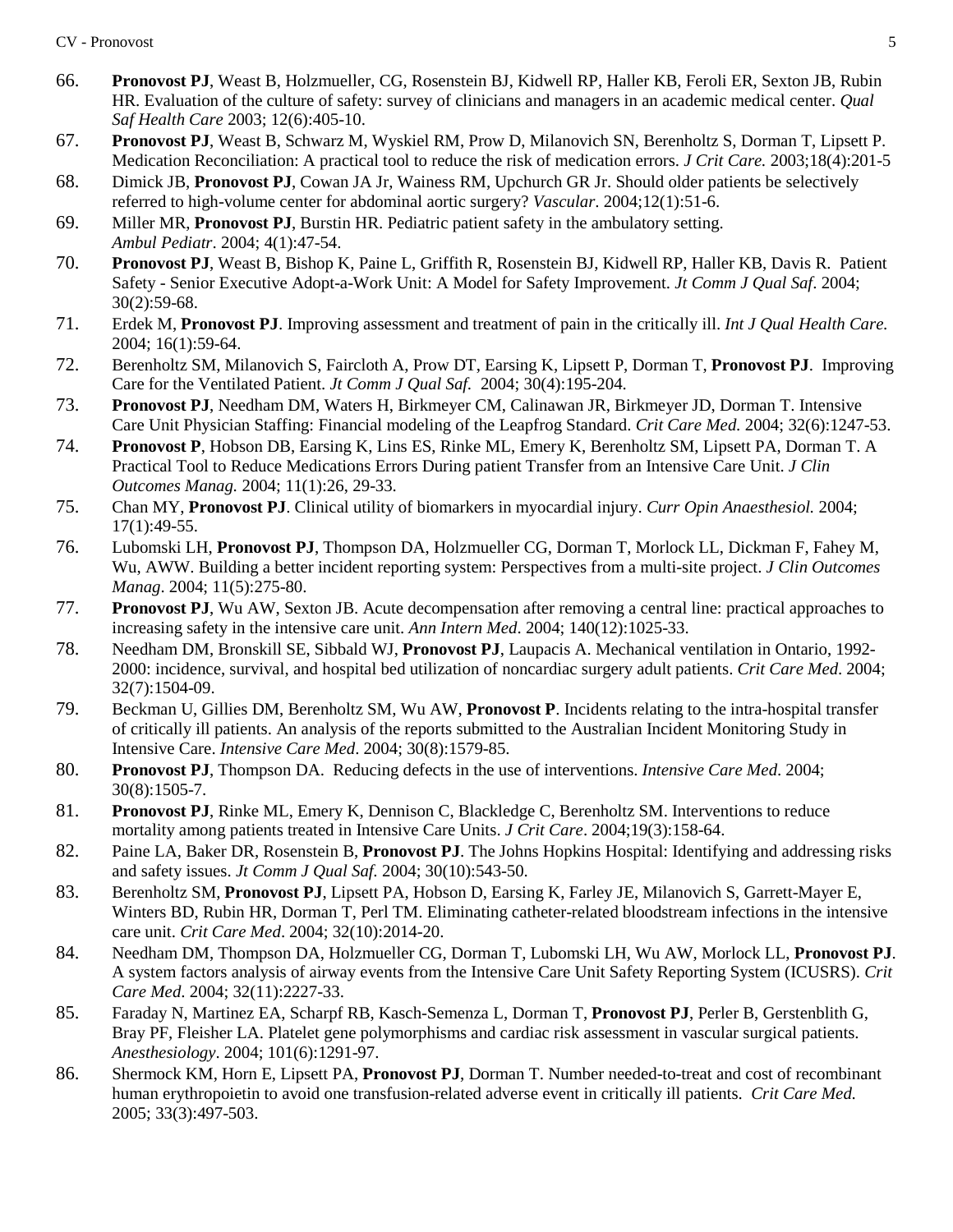- 87. Needham DM, Bronskill SE, Calinawan JR, Sibbald WJ, **Pronovost PJ**, Laupacis A. Projected incidence of mechanical ventilation in Ontario to 2026: Preparing for the aging baby boomers. *Crit Care Med*. 2005; 33(3):574-79.
- 88. Wu AW, Holzmueller CG, Lubomski LH, Thompson DA, Fahey M, Dorman T, Morlock LL, Engineer L, Dickman F, Steinwachs DM, **Pronovost PJ**. Development of the ICU Safety Reporting System. *Journal of Patient Safety* . 2005; 1(1):23-32.
- 89. **Pronovost P**, Weast B, Rosenstein B, Sexton JB, Holzmueller CG, Paine L, Davis R, Rubin HR. Implementing and Validating a Comprehensive Unit-Based Safety Program. *Journal of Patient Safety* . 2005; 1(1):33-40.
- 90. Newhouse RP, Johantgen M, **Pronovost PJ**, Johnson E. Perioperative nurses and patient outcomes—mortality, complications, and length of stay. *AORNJ*. 2005; 31(5):508-509, 513-522, 525-28.
- 91. Holzmueller CG, **Pronovost PJ**, Dickman F, Thompson DA, Wu AW, Lubomski LH, Fahey M, Steinwachs DM, Engineer L, Jaffrey A, Morlock LL, Dorman T. Creating the Web-based Intensive Care Unit Safety Reporting System (ICUSRS). *J Am Med Inform Assoc*. 2005; 12(2):130-39.
- 92. **Pronovost P**, Goeschel C. Improving ICU care: It takes a team. *Healthc Exec.* 2005; 20(2):15-22.
- 93. Dy SM, Garg P, Nyberg D, Dawson PB, **Pronovost PJ**, Morlock L, Rubin H, Wu AW. Critical pathway effectiveness: Assessing the impact of patient, hospital care, and pathway characteristics using qualitative comparative analysis. *Health Serv Res*. 2005; 40(2):499-516.
- 94. Weiss ES, Makary MA, Wang T, Syin D, **Pronovost PJ**, Chang D, Cornwell EE 3rd. Prevalence of Blood-Borne Pathogens in an Urban, University-Based General Surgical Practice. *Ann Surg.* 2005; 241(5):803-807; discussion 807-09.
- 95. Needham DM, Dowdy DW, Mendez-Tellez PA, Herridge MS, **Pronovost PJ**. Studying outcomes of intensive care unit survivors: measuring exposures and outcomes. *Intensive Care Med*. 2005; 31(9):1153-60.
- 96. Dowdy DW, Needham DM, Mendez-Tellez PA, Herridge MS, **Pronovost PJ**. Studying outcomes of intensive care unit survivors: the role of the cohort study. *Intensive Care Med*. 2005; 31(7):914-921.
- 97. Dowdy DW, Eid MP, Sedrakyan A, Mendez-Tellez PA, **Pronovost PJ**, Herridge MS, Needham DM. Quality of life in adult survivors of critical illness: A systematic review of the literature. *Intensive Care Med.* 2005; 31(5):611-20.
- 98. Resar R, **Pronovost P**, Simmonds T, Rainey T, Nolan T. Using a Bundle Approach to Improve ventilator care processes and observations on ventilator-associated pneumonia. *Jt Comm J Qual Patient Saf.* 2005; 31(5):243-48.
- 99. Needham DM, Scales DC, Laupacis A, **Pronovost PJ**. A systematic review of the Charlson Comorbidity Index using Canadian administrative databases: A perspective on risk adjustment in critical care research. *J Crit Care*. 2005; 20(1):12-9.
- 100. **Pronovost PJ**, Thompson DA, Holzmueller CG, Dorman T, Rudolph BA. Evaluating the impact of the Leapfrog Group's standard for intensive care unit physician staffing. *Semin Anesth Perioper Med Pain.* 2005; 24:50-8.
- 101. Miller MR, **Pronovost P**, Donithan M, Zeger S, Zhan C, Morlock L, Meyer G. Relationship between performance measurement and accreditation: implications for quality of care and patient safety. *Am J Med Qual*. 2005; 20(5):239-52.
- 102. Burda S, Hobson D, **Pronovost PJ**. What is the patient really taking? Discrepancies between surgery and anesthesiology preoperative medical histories. *Qual Saf Health Care*. 2005; 14(6):414-6.

# **Inventions, patents, copyrights:**

Copyright: 6/21/04 Short Term Goals Form to Manage Daily Work of Patient Care (Daily Goals©)

# **Extramural Sponsorship**

# **Current Grants**

9/30/01 – 8/31/05 ICU Safety Reporting System (ICUSRS) 1U18HS11902 Agency for Health Care Research and Quality Role: PI; 25%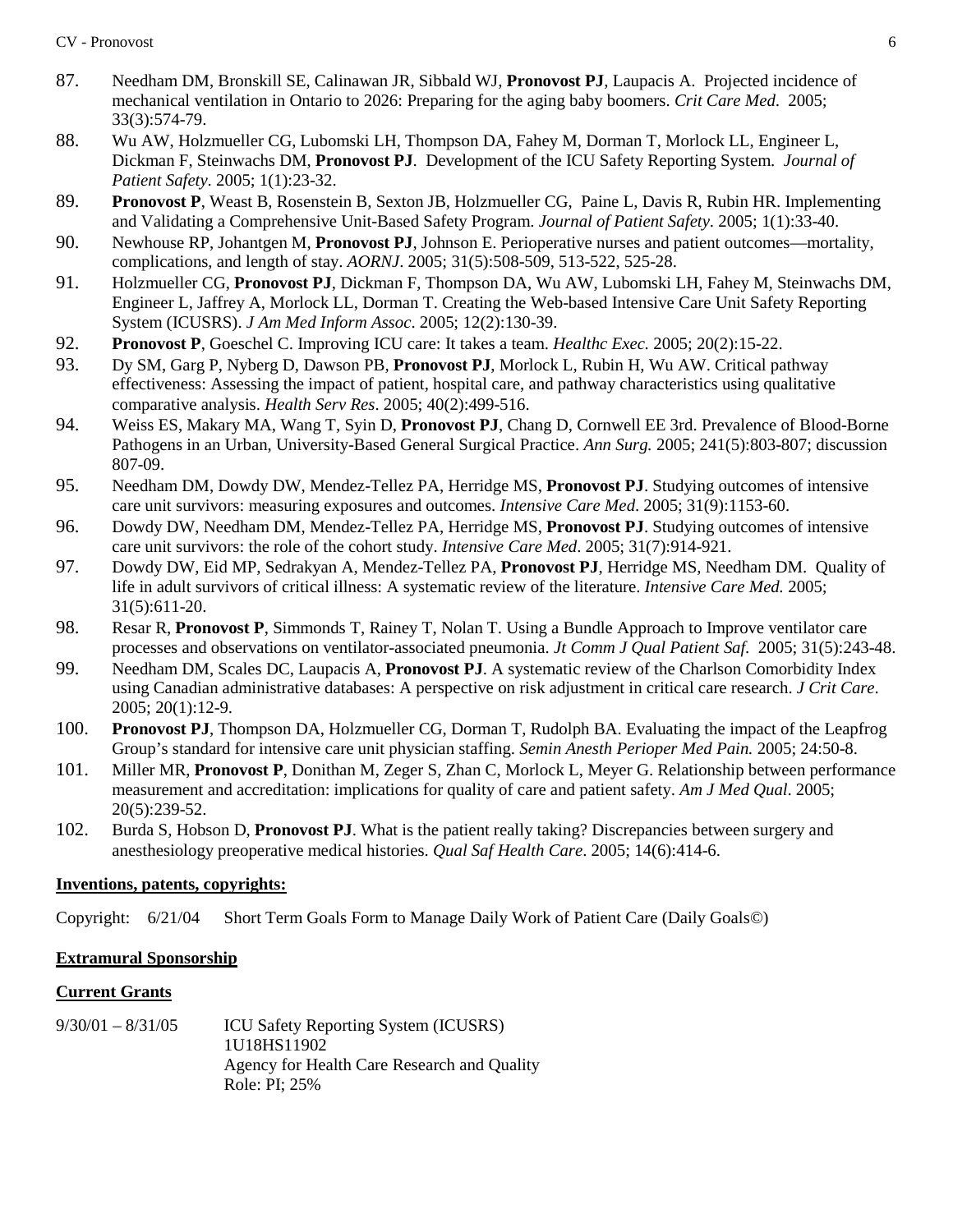| $7/1/03 - 6/30/09$     | Long-Term Outcomes of Specific Ventilator Strategies (SCCOR: Ventilator Associated Lung<br>Injury: Molecular Approaches)<br>P50HL0739994<br>NIH/NHLBI<br>Role: PI; 15%                                                                                                                                                  |
|------------------------|-------------------------------------------------------------------------------------------------------------------------------------------------------------------------------------------------------------------------------------------------------------------------------------------------------------------------|
| $9/30/03 - 9/29/05$    | Statewide Efforts to Improve Care in Intensive Care Units<br>1UC1HS014246<br>Agency for Health Care Research and Quality<br>Role: PI; 20%                                                                                                                                                                               |
| $5/1/04 - 5/31/05$     | New Jersey Hospital Association Collaborative to Improve Quality and Patient Safety in the ICU<br>New Jersey Hospital Association<br>Role: PI; 10%                                                                                                                                                                      |
| $6/25/04 - 6/24/06$    | Assessing Climate across Ascension System<br><b>Ascension Health System</b><br>Role: Co-Investigator, 2%                                                                                                                                                                                                                |
| $9/23/04 - 9/17/07$    | Multidisciplinary Clinical Research Career Development<br>1 K12 HD049104<br>NIH/NICHD<br>Role: Mentor, 1%                                                                                                                                                                                                               |
| $12/04 - 12/09$        | Long-Term Outcomes of Specific Ventilator Strategies<br>M01-RR00052<br>Johns Hopkins University School of Medicine General Clinical Research Center Grant, National<br>Center for Research Resources/National Institutes of Health<br>Role: PI; None * (*funding provided project testing-related expenses in the GCRC) |
| $4/14/05 - 6/30/07$    | <b>Research and Publication Agreement</b><br>U.S. Pharmacopeia (MEDMARX Project)<br>Role: Co-Investigator, 8%                                                                                                                                                                                                           |
| <b>Pending</b>         |                                                                                                                                                                                                                                                                                                                         |
| $1/01/06 - 6/30/09$    | Preventable Mortality in Maryland Medicaid SMI<br>1 R01-MH074070-01A1<br>National Institute of Mental Health<br>Role: Co-Investigator, 3%                                                                                                                                                                               |
| <b>Previous Grants</b> |                                                                                                                                                                                                                                                                                                                         |
| $7/1/98 - 6/30/99$     | Reducing the rate of failed extubation in the ICU<br>MCIC Vermont, Inc.<br>Role: PI; 25%                                                                                                                                                                                                                                |
| $7/1/99 - 6/30/00$     | Evidence-based Review of Chronic Regional Pain Syndromes<br>Reflex Dystrophy Syndrome Research Fellowship<br>Role: Mentor, % N/A                                                                                                                                                                                        |
| $9/1/99 - 8/31/00$     | Impact of Critical Pathways on Reportable Adverse Events and Liability Claims Experience<br>MCIC Vermont, Inc.<br>Role: Co-Investigator; 10%                                                                                                                                                                            |
| $7/1/00 - 6/30/02$     | Reducing Bacteremias by Improving the Use of Central Venous Catheters<br>Johns Hopkins University Clinician Scientist Award<br>Role: PI; 75%                                                                                                                                                                            |
|                        |                                                                                                                                                                                                                                                                                                                         |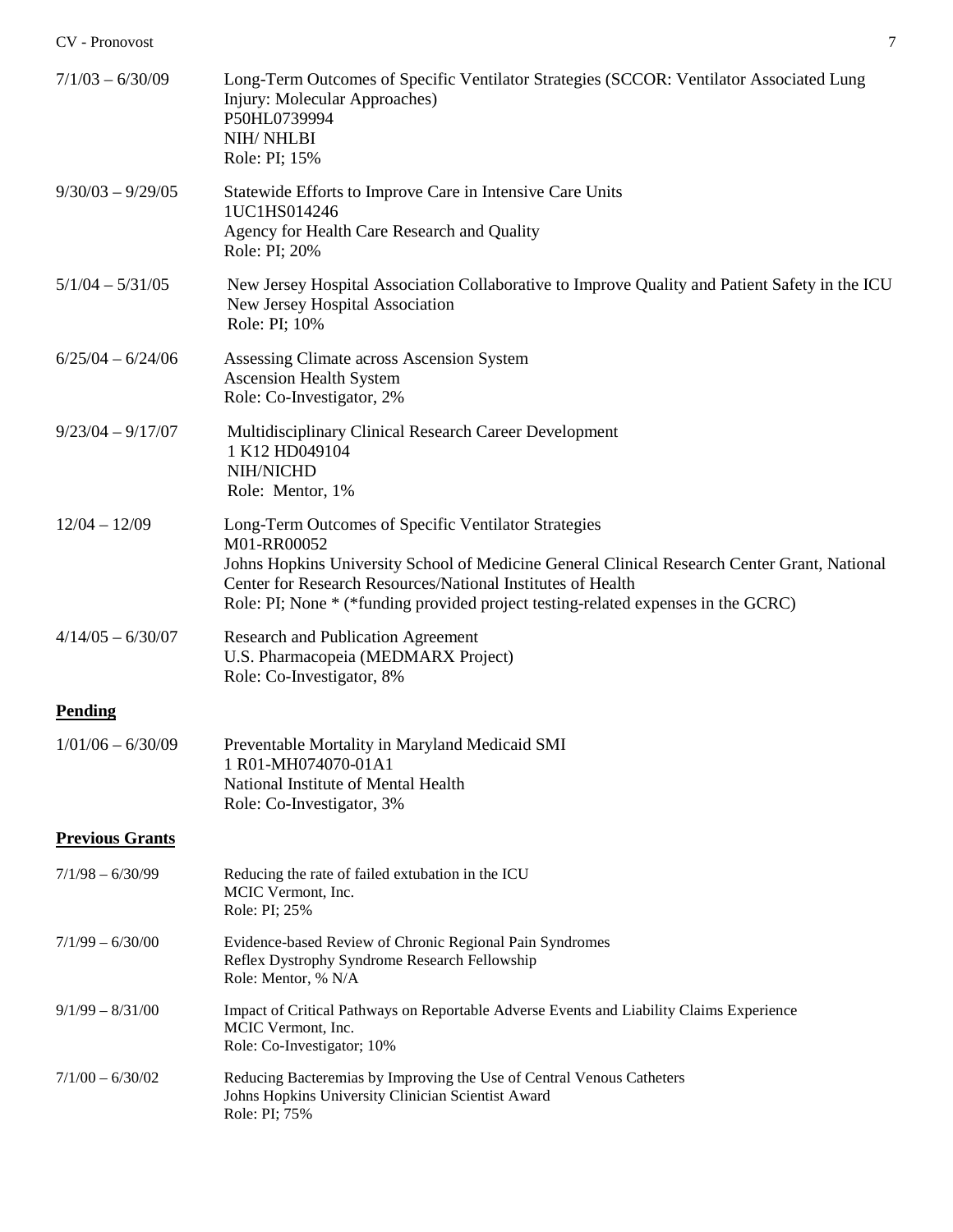| $8/1/02 - 1/31/04$   | Evaluating the Impact of the Leapfrog Group's Standard for Intensive Care Unit Physician Staffing<br>20020637<br>The Commonwealth Fund<br>Role: PI: 15% |
|----------------------|---------------------------------------------------------------------------------------------------------------------------------------------------------|
| $6/16/03 - 12/31/04$ | Develop Measures of the Quality of Sepsis Care<br>6152344<br>VHA Foundation, Inc.<br>Role: PI: 10%                                                      |

**Research Program Building/Leadership this section was not required at the time of Dr Pronovost's promotion**

### **EDUCATIONAL ACTIVITIES**

#### **Educational Publications Peer-reviewed articles**

- 1. Hanson CW 3rd, Durbin CG Jr, Maccioli GA, Deutschman CS, Sladen RN, **Pronovost PJ**, Gattinoni L. The anesthesiologist in critical care medicine: past, present, and future. *Anesthesiology.* 2001; 95(3):781-8.
- 2. **Pronovost PJ,** Angus DC: Cost reduction and quality improvement. It takes two to tango. *Crit Care Med.* 2000; 28(2):581-3.
- 3. **Pronovost PJ**. Reductions in postoperative mortality with regional anesthesia. *ACP J Club.* 2001; 135(1):1.
- 4. Rubin HR, **Pronovost P**, Diette GB. The advantages and disadvantages of process-based measures of health care quality. *Int J Qual Health Care.* 2001; 13(6):469-74.
- 5. **Pronovost PJ**, Wu AW, Dorman T, Morlock L. Building safety into ICU care. *J Crit Care.* 2002; 17(2):78-85.
- 6. Dennison CR, **Pronovost P**. The Johns Hopkins Hospital Comprehensive Patient Safety Program: An Overview. *Int Nurs Rev*, Japanese edition. 2003; 26(4):42-6.
- 7. **Pronovost PJ**, Nolan T, Zeger S, Miller M, Rubin H. How can clinicians measure safety and quality in acute care? *Lancet.* 2004; 363(9414):1061-67.
- 8. **Pronovost PJ**, Holzmueller CG. Partnering for quality. *J Crit Care*. 2004 Sep;19(3):121-9.
- 9. Levy MM, **Pronovost PJ**, Dellinger RP, Townsend S, Resar RK, Clemmer TP, Ramsay G. Sepsis change bundles: Converting guidelines into meaningful change in behavior and clinical outcome. *Crit Care Med*. 2004; 32(11):S595-7.
- 10. **Pronovost PJ**. An interview with Peter Pronovost. *Jt Comm J Qual Saf*. 2004; 30(12):659-64.
- 11. Needham DM, **Pronovost PJ**. Affordable health care. *Crit Care Med*. 2004; 32(12):2564.
- 12. **Pronovost PJ**, Thompson DA, Holzmueller CG, Lubomski LH, Morlock LL. Defining and measuring patient safety. *Crit Care Clin*. 2005; 21(1):1-19.
- 13. Thompson D, Holzmueller C, Hunt D, Cafeo C, Sexton B, **Pronovost P**. A morning briefing: setting the stage for a clinically and operationally good day. *Jt Comm J Qual Patient Saf*. 2005; 31(8):476-9.
- 14. Needham DM, Sinopoli DJ, Thompson DA, Holzmueller CG, Dorman T, Lubomski LH, Wu AW, Morlock LL, Makary MA, **Pronovost PJ**. A system factors analysis of "line, tube, and drain" incidents in the intensive care unit. *Crit Care Med*. 2005; 33(8):1701-7.
- 15. Thompson DA, Lubomski L, Holzmueller C, Wu A, Morlock L, Fahey M, Dickman F, Dorman T, **Pronovost P**. Integrating the intensive care unit safety reporting system with existing incident reporting systems. *Jt Comm J Qual Patient Saf*. 2005; 31(10):585-93.

# **Invited Reviews, Editorials:**

- 1. **Pronovost PJ**, Berenholtz S. Invited commentary on: A multicenter, randomized, controlled clinical of transfusion requirements in critical care. *J Club Crit Care Assem Amer Thorac Soc*. June 1999; [www.thoracic.org/assemblies/cc/club30501.html.](http://www.thoracic.org/assemblies/cc/club30501.html)
- 2. **Pronovost PJ**. Invited commentary on: A qualitative study of increasing beta-blocker use after myocardial infarction: Why do some hospitals succeed? *J Club Crit Care Assem Amer Thorac Soc*, May 2001; [www.thoracic.org/assemblies/cc/club30501.html](http://www.thoracic.org/assemblies/cc/club30501.html)
- 3. **Pronovost PJ**. Invited commentary on: Review: epidural or spinal anesthesia reduces post-operative mortality and morbidity. *ACP J Club*. 2001; 135:1.
- 4. **Pronovost PJ**. Invited commentary on: Teaching critical appraisal skills has attitudinal and skill benefits but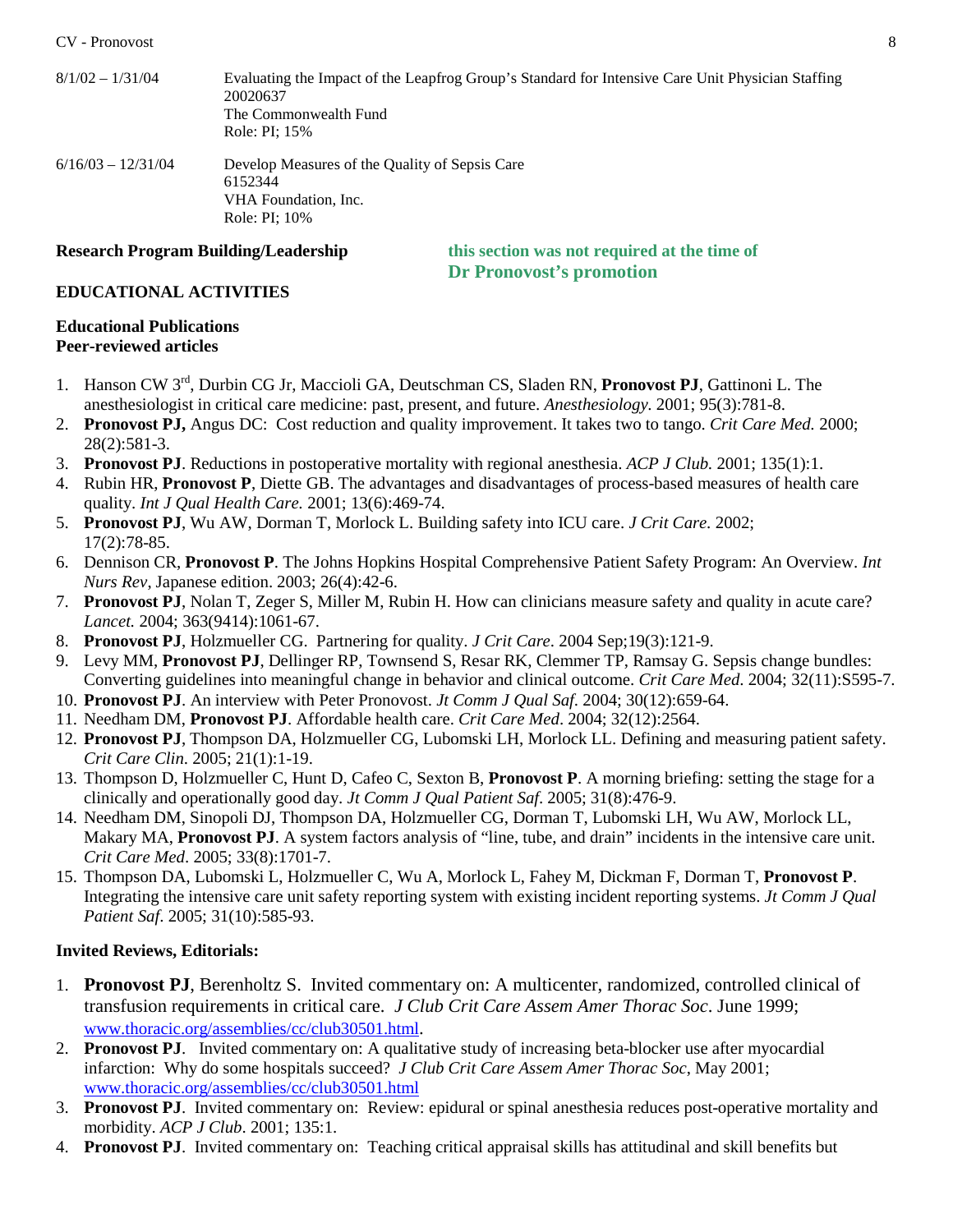evidence about effects on health outcomes is unclear. *Evid Based Healthc*. 2001; 5:107.

5. Berenholtz SM**, Pronovost PJ**. Invited commentary on: Effect of treatment with low doses of hydrocortisone and fludrocortisone on mortality in patients with septic shock. J Club Crit Care Assem Am Thorac Soc. 2002 Aug; [www.thoracic.org/assemblies/cc/ccjcframe.html](http://www.thoracic.org/assemblies/cc/ccjcframe.html)

# **Editorials**

- 1. **Pronovost P**. Quality corner: A section in the Journal of Critical Care devoted to improve quality and safety. *J Crit Care.* 2003; 18(1):1-2.
- 2. Wu A, **Pronovost P.** Telling Patients the Truth. *Health Affairs.* (Millwood). 2003; 22(3):249; author reply 249.
- 3. **Pronovost P.** Readers dispute hepatitis facts**.** *Radiol Technol*. 2003; 75(2):166; author reply 166.
- 4. Needham DM, **Pronovost PJ**. The importance of understanding the costs of critical care and mechanical ventilation. *Crit Care Med*. 2005; 33(6):1434-35.
- 5. **Pronovost PJ,** Sexton B. Assessing safety culture: guidelines and recommendations. *Qual Saf Health Care*, 2005; 14:231-3.

# **Book Chapters and Monographs**

- 1. **Pronovost P**, Breslow M. Perioperative monitoring. In: *Current Surgical Therapy*, Sixth Edition, Cameron JL (ed). Philadelphia: Mosby-Year Book, Inc., 1998; 1075-1078.
- 2. Hamlin M, **Pronovost P**. Pathophysiology and interpretation of gas exchange and gas transport. In: *Study Guide*  2000. *Emergency Medicine, A comprehensive study guide.* 5<sup>th</sup> ed., (Tintinalli JE, Kelen GD, Stapczynski JS, eds). New York: McGraw Hill, 1998.
- 3. Martinez E, **Pronovost PJ.** Evidence-based anesthesiology. In: *Evidence-Based Surgery*. Gordon TA, Cameron JL (eds) C Decker Inc. Hamilton Ontario, Canada, 1999.
- 4. **Pronovost P**, Angus DC. Evidence-based critical care. In: *Evidence-Based Medicine: How to practice and teach EBM* (2<sup>nd</sup> Ed). Sackett DL, Richardson WS, Rosenberg W, Haynes RB (eds). Edinburgh: Churchill Livingstone, 1999.
- 5. **Pronovost P,** Angus DC. The economics of death in the ICU. In: *Managing Death in the Intensive Care Unit: the Transition from Cure to Comfort*. Curtis JR, Rubenfeld GD (eds). Oxford University Press: New York, 2000.
- 6. Angus DC, **Pronovost P**. Hypothesis generation: Asking the right question, getting the correct answer. In: *Update in Intensive Care and Emergency Medicine*. Sibbald WJ, Bion JE (eds), Vincent J-L (series ed), Springer-Verlag: Berlin, 2000; 167-184.
- 7. **Pronovost P**, Berenholtz S, Fleisher L. Evidence based anesthesiology. In: *Conducting research in anaesthesia and intensive care medicine*. Zbinden AM, Thomson D (eds) Butterworth-Heinemann, Boston, MA, 2001.
- 8. **Pronovost PJ**, Morlock L, Dorman T. Creating safe systems of ICU care. In *Year Book of Intensive Care and Emergency Medicine*, Vincent JL (ed), Springer Verlag: Berlin, 695-708, 2001.
- 9. **Pronovost PJ**, Morlock LL, Cassirier C, Malitz FE. Creating and maintaining safe systems of medical care: The role of risk management. In: *Clinical Risk Management*, (2nd edition). Charles Vincent (ed). British Medical Journal, 2001.
- 10. Hartsell TL, **Pronovost P**. Cardiovascular Pharmacology. In: *Current Surgical Therapy,* 7th edition, John Cameron (ed), Mosby: St. Louis, 2001; 1302-1306.
- 11. **Pronovost PJ**, Berenholtz SM. A Practical Guide to Measuring Performance in the Intensive Care Unit. *VHA, Inc. 2002 Research Series, Volume 2*, Irving, Texas, 2002 [https://www.vha.com/research/public/research\\_icu.pdf](https://www.vha.com/research/public/research_icu.pdf)
- 12. Berenholtz S, **Pronovost P**. Measuring Performance in the Intensive Care Unit. In: *Society of Critical Care Medicine 7th Critical Care Refresher Course 2003*. Zimmerman J (Editor), Society of Critical Care Medicine, Des Plaines, IL, 2003.
- 13. **Pronovost PJ**, Berenholtz SM**.** Improving Sepsis Care in the Intensive Care Unit: An Evidence-Based Approach. *VHA, Inc. 2004 Research Series*, Irving, Texas, 2004. [https://www.vha.com/research/public/sepsis\\_icu.pdf](https://www.vha.com/research/public/sepsis_icu.pdf)
- 14. Grogan K, **Pronovost P**. Blood Gases: Pathophysiology and Interpretation. In: *Emergency Medicine: A comprehensive study guide,* 6<sup>th</sup> edition, Tintinalli JE, Kelen GD, Stapczynski JS, McGraw Hill: NY, 2004;159-166.
- 15. Syin D, **Pronovost PJ**. Statistics. In: *General Surgery Review*, Martin A. Makary (ed), Ladner-Drysdale: Washington, DC, 2004; 373-385.
- 16. **Pronovost PJ**, Berenholtz S. Quality improvement. Chapter 81. In: Anesthesia, 6th ed., *In Miller RD* (ed), Elsevier, Inc., Philadelphia, PA, 2004.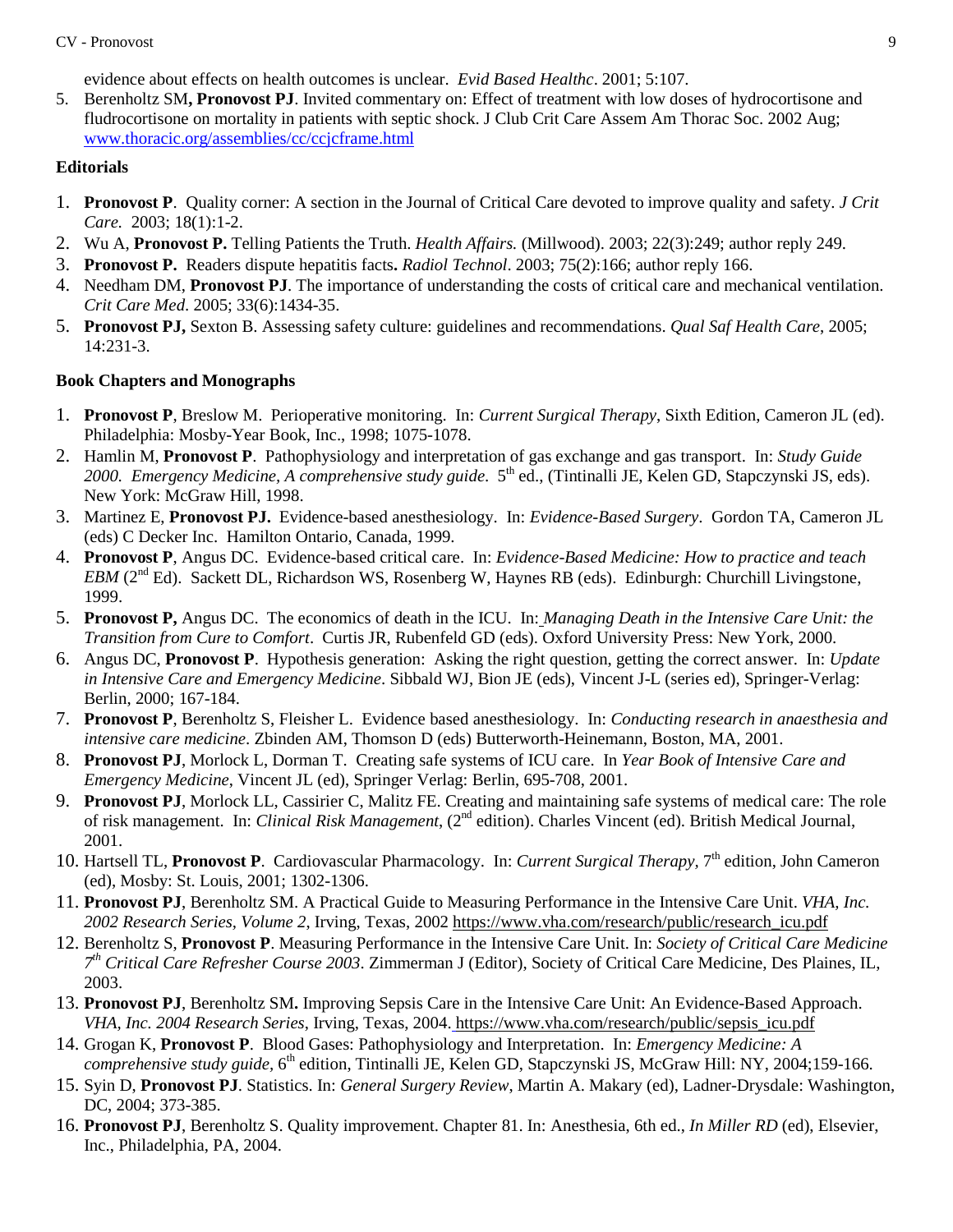- 17. Dimick JB, Efron DT, **Pronovost PJ**. Endocrine Changes with Critical Illness. In: *Current Surgical Therapy.* 8th edition, John Cameron (ed), Elsevier, Inc., Philadelphia, PA, 2004; 1174-1179.
- 18. **Pronovost PJ**, Miller M, Winters B, Hunt E. Measuring and improving safety. In: *Medical emergency teams: A guide to implementation and outcome measurement,* Devita M, Hillman KM, Bellomo R (eds), New York, Springer-Verlag, 2005.
- 19. **Pronovost PJ**, Rozovsky FA. Benchmarking: Evidence-Based outcome Information and Standards of Care. Chapter 6, pg 96. In: *The Handbook of Patient Safety Compliance: A Practical Guide for Health Care Organizations*, 1<sup>st</sup> ed., published by Jossey-Bass, A Wiley Imprint, San Francisco, California, 2005.

## **Books**

1. Moen RD, **Pronovost PJ**. Quality Measurement – A Practical Guide for the ICU by HCPro, Inc., Copyright 2003 HCPro, Inc., Marblehead, MA.

## **Other Media**

- 1. Video: "Intensive Care Unit Safety Reporting System (ICUSRS)"
- 2. Video: "From Rhetoric to Reality: Improving Patient Safety"

# **Teaching**

## **Classroom Instruction**

- 2/98 "Leadership," Expert Panel, The Johns Hopkins Business of Medicine, Course Instructor
- 5/98 "Managed Care," Expert Panel, The Johns Hopkins Business of Medicine, Course Instructor
- 6/98 "Managing Health Services Organization: Improving Outcomes and Costs," The Summer Institute in Health Policy and Management, The Johns Hopkins School of Hygiene & Public Health, Course Instructor
- 9/98 "Managing Health Services Organization," Department of Health Policy and Management, The Johns Hopkins School of Hygiene & Public Health, Course Instructor
- 9/98 "Managed Care," Expert Panel, The Johns Hopkins Business of Medicine, Course Instructor
- 2/99 "Leadership and Organizational Behavior," Expert Panel, The Johns Hopkins Business of Medicine, Course Instructor
- $4/99$  "Trends in Health Care, Managing Medicine in the  $21<sup>st</sup>$  Century: Benchmarking and Other Quality Improvement Tools," The Johns Hopkins Medical Institutions, Course Instructor
- 6/99 "Managing Health Services Organization: Improving outcomes and cost," The Summer Institute in Health Policy and Management, The Johns Hopkins School of Hygiene & Public Health, Course Instructor
- 7/99 "Methods in Clinical Research," Welch Center, The Johns Hopkins University School of Medicine, Course Instructor
- 8/99 "Trends in Health Care, Managing Medicine in the 21<sup>st</sup> Century: "Benchmarking and Other Quality Improvement Tools," The Johns Hopkins Medical Institutions, Course Instructor
- 9/99 "Managing Health Services Organization," Department of Health Policy and Management, The Johns Hopkins School of Hygiene & Public Health, Course Instructor
- 6/00 "Managing Health Services Organization: Improving outcomes and cost," The Summer Institute in Health Policy and Management, The Johns Hopkins School of Hygiene & Public Health, Course Instructor
- 7/00 "Methods in Clinical Research," Welch Center, The Johns Hopkins School of Medicine, Course Instructor
- 9/00 "Managing Health Services Organization," Department of Health Policy and Management, The Johns Hopkins School of Hygiene & Public Health, Course Instructor
- 1/01 "Resuscitation Fluids: An Evidence-based Review," Fourth Year Medical Student Course: Rational Therapeutics, The Johns Hopkins University, Course Instructor
- 3/01 "Patient Safety Nets in the ICU," The United States Health Care System: Undergraduate Course in Health Policy, The Johns Hopkins University, Course Instructor
- 4/01 "Clinical Epidemiology," Medical Student Course, The Johns Hopkins University School of Medicine, Course Instructor
- 5/01 "Quality of ICU Care," Using Patient Outcomes to Improve Quality of Care. Department of Health Policy and Management, The Johns Hopkins Bloomberg School of Public Health, Course Instructor
- 5/01 "Quality of Care in ICUs," 4<sup>th</sup> quarter Course Lecture: Using Patient Outcomes to Improve the Quality of Health Care, The Johns Hopkins University School of Medicine, Course Instructor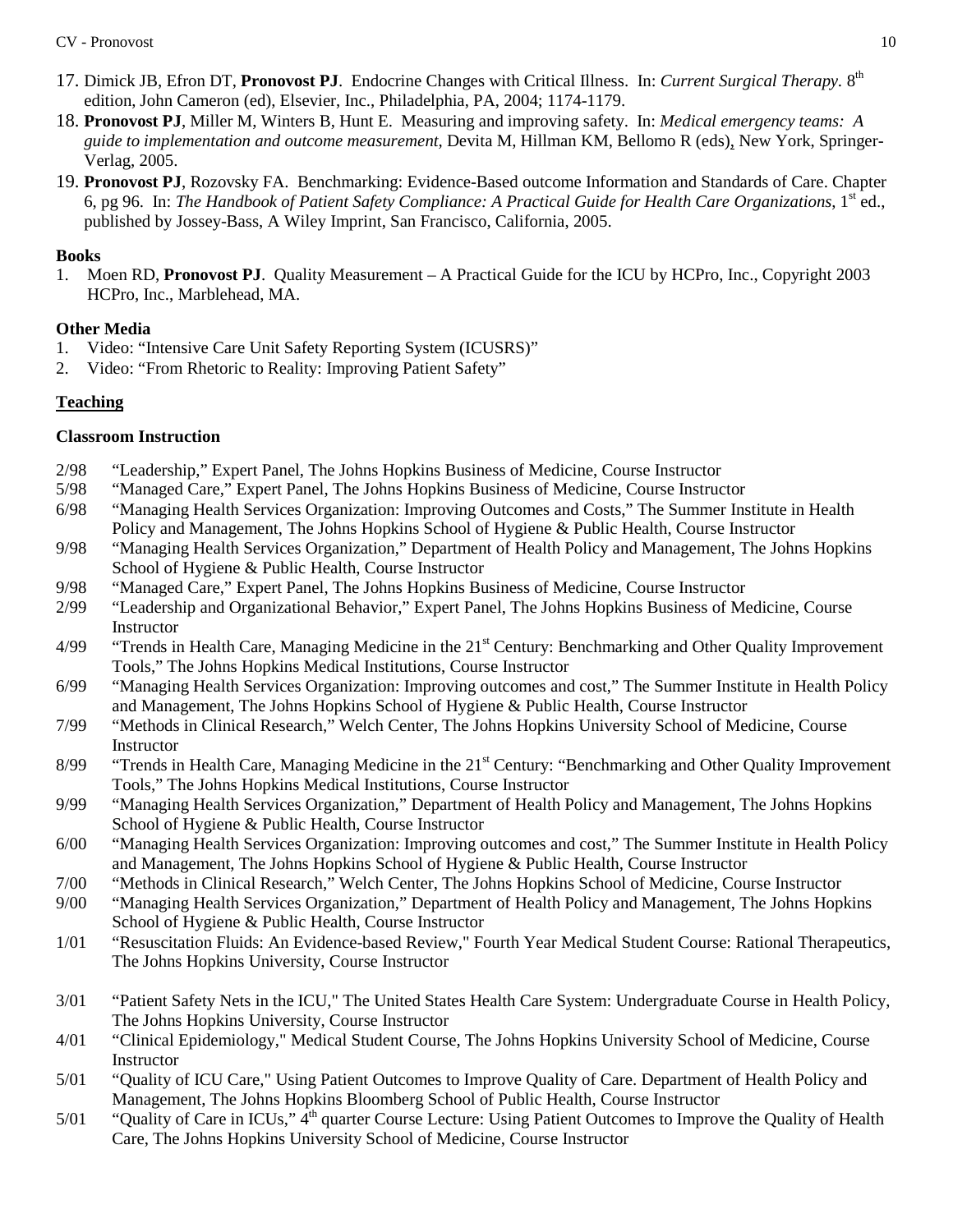- 6/01 "Managing Health Services Organizations," Fifth Annual Summer Institute in Health Policy and Management, The Johns Hopkins University, Course Co-Instructor
- 8/01 "Pragmatic Sciences in Quality Improvement," Quality Improvement in Health Care Update. Summer Course, Harvard School of Public Health, Course Instructor
- Spring/02 "Science of Clinical Investigation," Graduate Course in the Department of Epidemiology, The Johns Hopkins Bloomberg School of Public Health, Course Co-Instructor
- 3/02 "Development and Impact of Critical Care Medicine (ICUs)," Undergraduate Course Lecture: Introduction to Health Policy and Management, The Johns Hopkins Bloomberg School of Public Health, Course Instructor
- 2/04 "Patient Safety: From Rhetoric to Realty,," Department of Pediatric Emergency Medicine, The Johns Hopkins University School of Medicine, Course Instructor
- 4/04 "Evaluating Adverse Events," Resident Lecture, Department of Anesthesiology and Critical Care Medicine, The Johns Hopkins University School of Medicine, Course Instructor
- 8/04 "Developing Measures of Quality of Care," Methods in Clinical Research, Welch Center, The Johns Hopkins University School of Medicine, Course Instructor
- 1/05 "Patient Safety and Medical Errors," Winter Institute, Department of Health Policy and Management, The Johns Hopkins Bloomberg School of Public Health, Course Instructor
- 2/05 "Patient Safety: From Rhetoric to Reality," Hurd Hall, The Johns Hopkins University School of Medicine, Course **Instructor**
- 2/05 "Patient Safety: From Rhetoric to Realty,," Department of Pediatric Emergency Medicine, The Johns Hopkins University School of Medicine, Course Instructor
- Spring/05 "Improving Clinical and Economic Performance in Organizations," Graduate Seminar in Health Care Management and Leadership, Department of Health Policy and Management, Johns Hopkins Bloomberg School of Public Health, Co-Director and Course Instructor
- 5/05 "Finding Harmony Between Academic Research and Entrepreneurship," Johns Hopkins School of Nursing, Baltimore, MD, Course Instructor
- 7/05 "Developing Measures of Quality of Care," Methods in Clinical Research, Welch Center, The Johns Hopkins University School of Medicine, Course Instructor

# **Clinical Instruction**

- July June Surgical Intensive Care Unit (SICU): Attending physician in SICU, provided teaching to medical students, anesthesia and surgery residents, and critical care fellows
- July June Operative Anesthesia: Attending physician in operating room, provided teaching to medical
- 1997-present students, anesthesia residents, and anesthesia fellows

# **Continuing Medical Education Instruction**

- 10/99 "Fundamentals of Critical Care Provider Course," The Johns Hopkins University School of Medicine, Baltimore, Maryland, Course Instructor
- 3/00 "Evidence-Based Preoperative Testing," *Perioperative Management*, Department of Anesthesiology & Critical Care Medicine, The Johns Hopkins University School of Medicine, Marco Island, FL: Course Co-Director
- 8/00 "Evidence-Based Preoperative Testing," *Perioperative Management*, Department of Anesthesiology & Critical Care Medicine, The Johns Hopkins University School of Medicine, Aspen CO, Course Co-Director
- 3/02 "Evidence-Based Preoperative Testing," *Perioperative Management*, Department of Anesthesiology & Critical Care Medicine, The Johns Hopkins University School of Medicine, Marco Island, FL, Course Co-Director
- 3/00 "Are you Providing Safe Care?" *Perioperative Management*, Department of Anesthesiology & Critical Care Medicine, The Johns Hopkins University School of Medicine, Marco Island, FL, Course Co-Director
- 10/02 Johnson & Johnson/Wharton Advanced Management Education Conference, University of Pennsylvania, Philadelphia, PA, Workshop Leader
- 3/03 "Managing Critical Care Medicine Systems," Annual New York Metropolitan Symposium, New York, NY. Co-Chair
- 5/03 "Improving Patient Safety: From Rhetoric to Reality," The Johns Hopkins University School of Medicine and The Health Research & Educational Trust, Baltimore, MD, Course Director
- Fall/03 "Evidence Based Medicine to Improve Quality of Care," The Science of Clinical Investigation, through the Graduate Training Program in Clinical Investigation, The Johns Hopkins Bloomberg School of Public Health, Course Instructor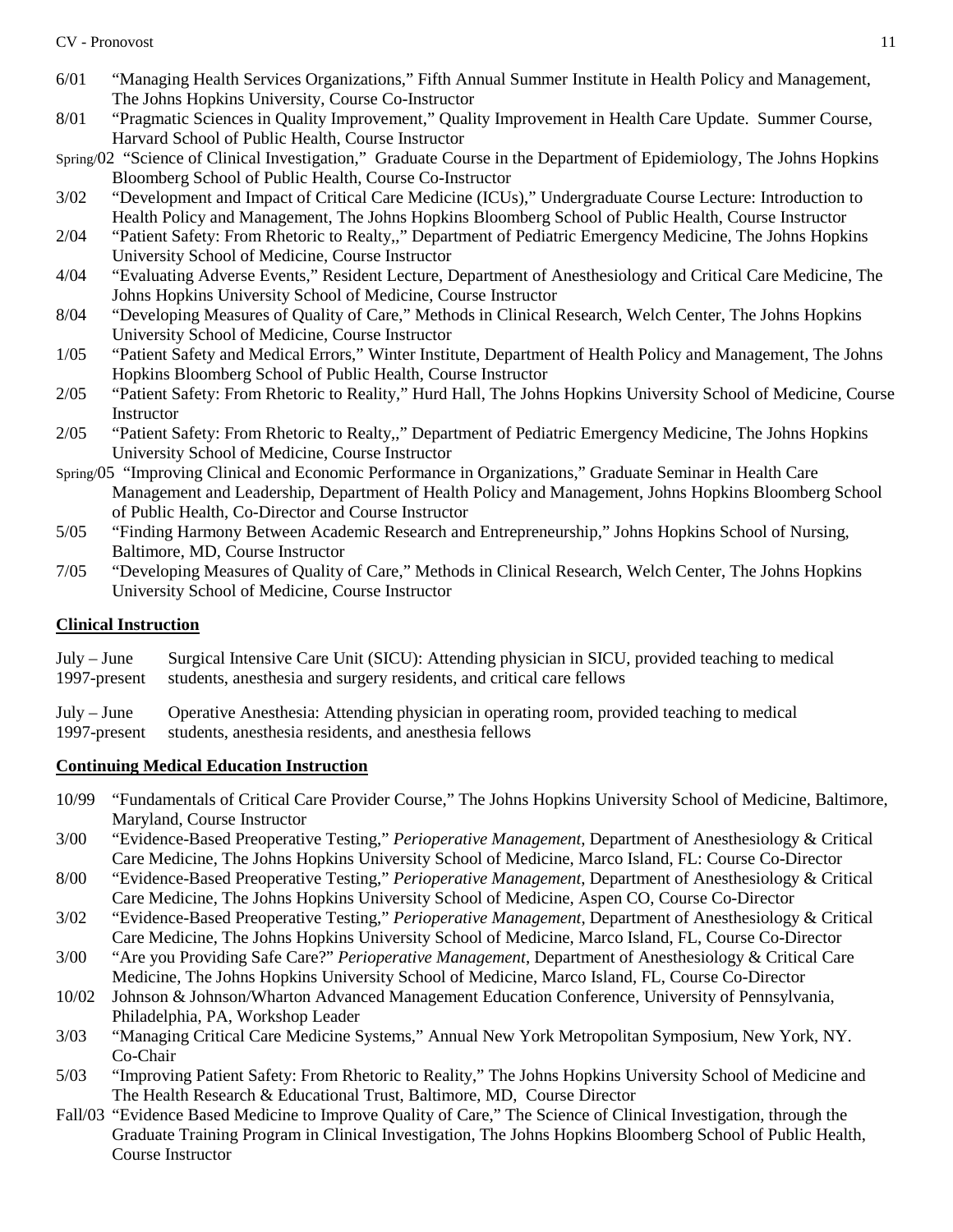#### CV - Pronovost 12

- 7/04 "A Practical Approach to Improving Patient Safety," the Mayo Clinic, Rochester, MN, Course Instructor
- "Practical Tools for Improving Patient Safety," Department of Pharmacy Grand Rounds, The Johns Hopkins University School of Medicine, Course Instructor
- Spring/05 "Evidence-Based Medicine," The Science of Clinical Investigation, through the Graduate Training Program in Clinical Investigation, The Johns Hopkins Bloomberg School of Public Health, Course Instructor
- 11/05 "New Teams How Will You Know You Are Safer? Focus on climate and clinical interventions/BSI and VAP. NJHA Quality Institute with Saint Barnabas Health Care System, North Brunswick, NJ

### **Mentoring**

### **Advisees**

| $1997 - 2007$    | Robin Newhouse, PhD, RN, CNA, CNOR, Associate Professor, The Johns Hopkins University              |
|------------------|----------------------------------------------------------------------------------------------------|
|                  | School of Nursing, Recipient of Agency for Health Care Research and Quality K-08 Award, "Rural     |
|                  | Hospital Nursing: Environment, Effects, and Evidence"                                              |
| 1998 - 2002      | Charles Reuland, BA, Administration, Department of Medicine                                        |
| 1999 - 2002      | Betty Chang, MD, Fellow, Division of Pulmonary & Critical Care Medicine                            |
| 1999 - 2000      | Elizabeth Garrett, BA, Assistant Professor, Johns Hopkins University                               |
| 1999 - 2002      | Bryanna Vega, MPH, PhD Candidate, Johns Hopkins University                                         |
| $1999 - 2002$    | Deborah Dang, MSN, Director, Nurse Professional Programs, Johns Hopkins University                 |
| 1999 - present   | Sean M. Berenholtz, MD, Assistant Professor, Department of Anesthesia and Critical Care Medicine.  |
|                  | Recipient of Clinical Scientist Award and K23 from NIH                                             |
| $2000 - 2001$    | Justin Dimick, MD, Surgical Resident, University of Michigan.                                      |
| $2000 - 2002$    | Somchai Laowaltana, MD, PhD, The Johns Hopkins University                                          |
| $2001 - 2002$    | Nicole Huang, MPH, PhD Candidate, Johns Hopkins University                                         |
| $2001$ - present | Elizabeth Hunt, MD, MPH, Assistant Professor, Department of Pediatrics and Critical Care Medicine, |
|                  | PhD Candidate. Recipient of Clinical Scientist Award and K23 submitted to AHRQ                     |
| $2002$ - present | Elizabeth A. Martinez, MD, Assistant Professor, Department of Anesthesia and Critical Care         |
|                  | Medicine, Recipient of Clinical Scientist Award and SCCM Patient Safety Award                      |
| $2002$ - present | Lilly Engineer, MD, MHA, Program Manager, Medication Monitoring for Vulnerable Populations via     |
|                  | IT - AHRQ funded Ambulatory Safety and Quality grant                                               |
| $2002$ – present | Michael Chan, MD, Fellow, Department of Internal Medicine, Cardiology                              |
| $2002$ - present | Lewis Rubinson, MD, Fellow, Pulmonary and Critical Care Medicine                                   |
| $2002$ - present | Pedro Mendez-Tellez, MD, Assistant Professor, Department of Anesthesiology and Critical Care       |
|                  | Medicine, NIH K08 submitted                                                                        |
| $2003$ - present | David Baker, MBA, DrPH Candidate, Johns Hopkins Bloomberg School of Public Health                  |
| $2003$ - present | Cyrus Engineer, MHA, MHS, Technical Officer, World Health Organization (WHO), Faculty, Carey       |
|                  | Business School, DrPH Candidate, Johns Hopkins University                                          |
| $2003 - 2004$    | David Thompson, RN, MS, PhD, Assistant Professor, Department of Anesthesiology and Critical        |
|                  | Care Medicine, The Johns Hopkins University, NIH K02 and K08 submitted                             |
| $2003 - 2004$    | Dale M. Needham, BA, MAcc, CA, MD, PhD, FRCPC, Staff Intensivist, Pulmonary & Critical Care        |
|                  | Medicine, Recipient of the Canadian Institutes of Health Research (CIHR) Award                     |
| $2003$ - present | Thomas Stelfox, MD, Fellow, Department of Health Policy at Harvard University                      |
| $2003$ - present | Jonathan Sevransky, MD, Assistant Professor, Department of Pulmonary and Critical Care Medicine,   |
|                  | The Johns Hopkins University, Recipient of NIH K23 Award                                           |
| $2003$ - present | Julius Cuong Pham, MD, Assistant Professor, Department of Anesthesiology and Critical Care         |
|                  | Medicine, The Johns Hopkins University, NIH K12 submitted                                          |
| $2004$ - present | Jamie Schwartz, MD, Fellow, Pediatric Anesthesia and Critical Care Medicine, The Johns Hopkins     |
|                  | University, NIH K12 submitted                                                                      |
| $2004$ - present | Robert Stevens, MD, Assistant Professor, Department of Anesthesiology and Critical Care Medicine,  |
|                  | The Johns Hopkins University, NIH K12 submitted                                                    |
| $2004$ - present | Cheryl Dennison, CRNP, PhD, Assistant Professor, Department of Nursing, The Johns Hopkins          |
|                  | University School of Nursing, NIH NINR 5K23 NR009193                                               |
| $2004$ - present | Gail L. Daumit, MD, Assistant Professor, Department of Epidemiology and Health Policy and          |
|                  | Management, The Johns Hopkins Medical Institutions, Recipient of Young Investigator Award,         |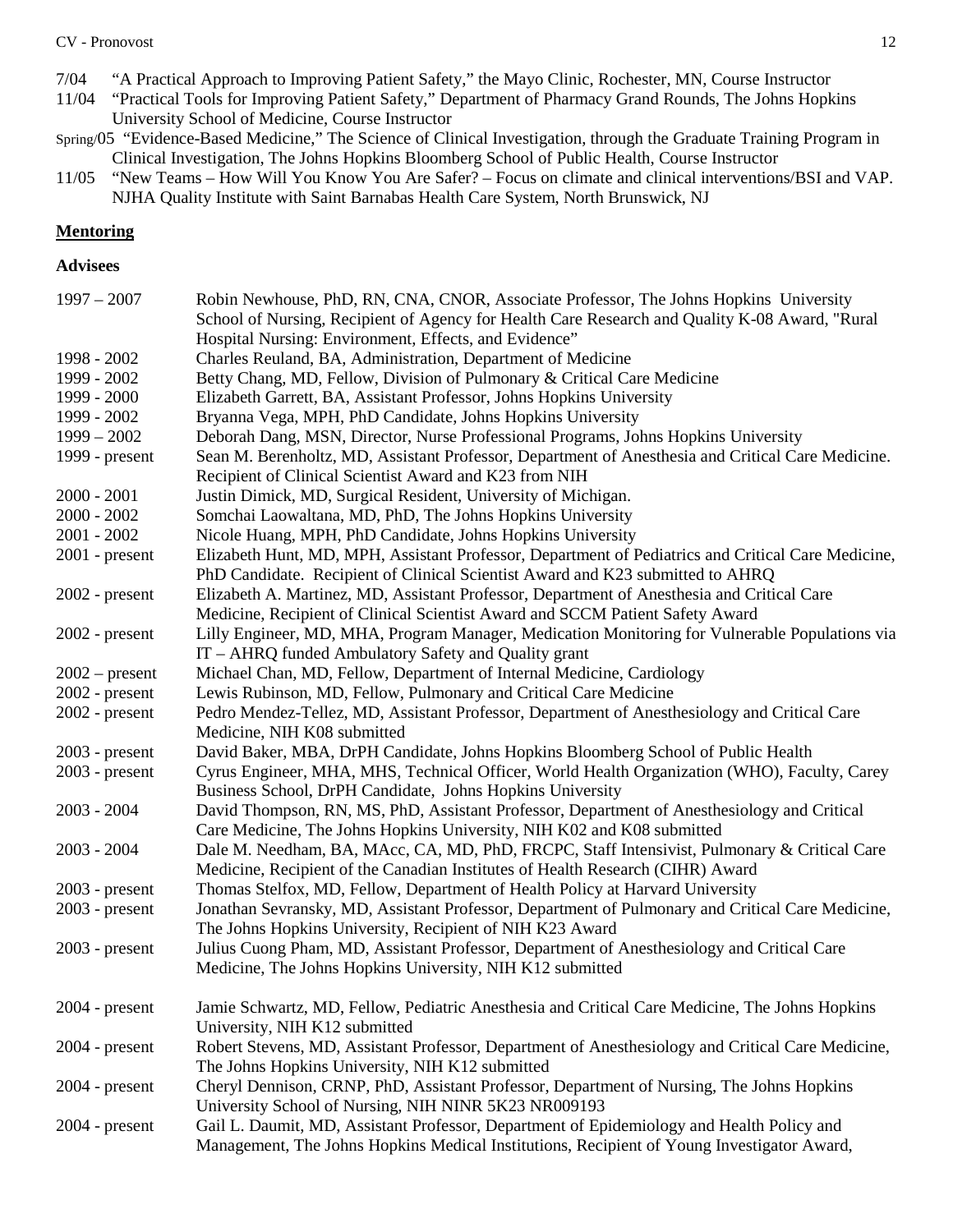|                  | National Alliance for Research on Schizophrenia and Depression, "Patient safety for persons with |
|------------------|--------------------------------------------------------------------------------------------------|
|                  | severe mental illness: Medical injuries during hospitalization." Recipient of NIMH RO1 (2006)    |
| $2004$ - present | Dickson Cheung, MD, Chair, Section of Quality Improvement and Patient Safety, American College   |
|                  | of Emergency Physicians                                                                          |
| $2005$ - present | Yasser Dahab, MD, Anesthesia Resident, Johns Hopkins Hospital                                    |
| $2005$ - present | Sanjay Desai, MD, Director, Medical ICU, Washington Hospital Center, Assistant Professor Johns   |
|                  | <b>Hopkins University</b>                                                                        |
| $2005$ - present | Allison Lipitz, BS, PhD student, Johns Hopkins School of Public Health                           |

#### **Thesis Committees**

| 1998 - 2000      | Elizabeth Garrett, PhD, Department of Biostatistics, The Johns Hopkins University School of<br>Hygiene and Public Health, Doctoral Thesis: "Graphical Diagnostic Tools for Standard Latent Class<br>and Latent Class Regression Model Assessment with an Application in Describing Depression and<br>Validating Diagnostic Criteria for Depression" |
|------------------|-----------------------------------------------------------------------------------------------------------------------------------------------------------------------------------------------------------------------------------------------------------------------------------------------------------------------------------------------------|
| 1998 - 2000      | Robin Newhouse, RN, PhD, Department of Nursing, University of Maryland, Doctoral Thesis: "The<br>Relationship of Organizational Service Integration and Differentiation to Readmission, Length of<br>Stay, Mortality and Costs for Patients with a Diagnosis of Congestive Heart Failure"                                                           |
| 1998 - 2002      | Bryanna Vega, RN, MSN, PhD, Department of Nursing, The Johns Hopkins University, Doctoral<br>Thesis: "Critical Pathways and Claims Complications"                                                                                                                                                                                                   |
| 1999 - 2002      | Deborah Dang, MSN, PhD, School of Nursing, The Johns Hopkins University, Doctoral Thesis:<br>"Nursing Unit Characteristics in the ICU and Patient Outcomes"                                                                                                                                                                                         |
| 1999 - 2002      | Charles Reuland, ScD, Department of Health Policy and Management, The Johns Hopkins<br>Bloomberg School of Public Health, Doctoral Thesis: "Effect of a Handheld Decision Support Tool<br>on Selected Outcomes"                                                                                                                                     |
| 1999 - 2002      | Betty Chang, MD, PhD, Department of Health Policy and Management, The Johns Hopkins<br>Bloomberg School of Public Health, Doctoral Thesis: "Pulmonary Disease in Scleroderma"                                                                                                                                                                       |
| $2000 - 2002$    | Somchai Laowaltana, MD, PhD, The Johns Hopkins University, Doctoral Thesis: "Predictions of<br>Adverse Cardiac Outcomes After Stroke Based on Stroke Location and Diabetic Autonomic<br>Neuropathy"                                                                                                                                                 |
| $2001 - 2002$    | Nicole Huang, MPH, PhD, Department of Health Policy and Management, The Johns Hopkins<br>Bloomberg School of Public Health, Doctoral Thesis: "Non-Price Competitions in Patient Outcomes"                                                                                                                                                           |
| $2002 - 2004$    | David Thompson, RN, MS, PhD, Department of Anesthesiology and Critical Care Medicine, The<br>Johns Hopkins University School of Medicine, Doctoral Thesis: "Predictors of Clinical & Economic<br>Outcomes in Intra-abdominal Surgery Patients with Hospital-Acquired Pneumonia"                                                                     |
| $2002 - 2004$    | Dale M. Needham, MD, PhD, Department of Pulmonary and Critical Care Medicine, The Johns<br>Hopkins University, Doctoral Thesis: "Mechanical Ventilation in Ontario: Incidence, Survival,<br>Hospital Bed Utilization and Projected Incidence of Non-Cardiac Surgery Adult Patients"                                                                 |
| $2003$ - present | Lilly Engineer, MD, MHA, The Johns Hopkins Bloomberg School of Public Health, Doctoral Thesis:<br>"Determining the Influence of Hospital Characteristics, Market Conditions, and Financial<br>Performance on Clinical Quality in a Sample of U.S. Rural Hospitals"                                                                                  |
| $2004$ - present | Jeanette R.M. White, MD, Assistant Professor, Johns Hopkins University School of Medicine and<br>The Johns Hopkins Bloomberg School of Public Health, Doctoral Thesis: "Preventing Adverse<br>Events in the Pediatric Intensive Care Unit: Prospectively Targeting Factors that Led to Intravenous<br>Potassium Chloride Order Errors"              |
| $2005$ - present | Elizabeth Hunt, MD, Assistant Professor, Anesthesiology Critical Care Medicine, Johns Hopkins<br>University, Doctoral Thesis: "An Evaluation of the Quality Resuscitation Delivered During Simulated<br>Pediatric In-Hospital Cardiopulmonary Arrests"                                                                                              |
| $2005$ - present | Julius C. Pham, MD, Assistant Professor, Departments of Emergency Medicine and Anesthesia<br>Critical Care Medicine, Johns Hopkins University School of Medicine, Doctoral Thesis: "The State of<br>Healthcare Quality in Emergency Medicine"                                                                                                       |

**Educational Program Building/Leadership these sections were not required at the time of** 

**Dr Pronovost's promotion**

**Educational Extramural Funding**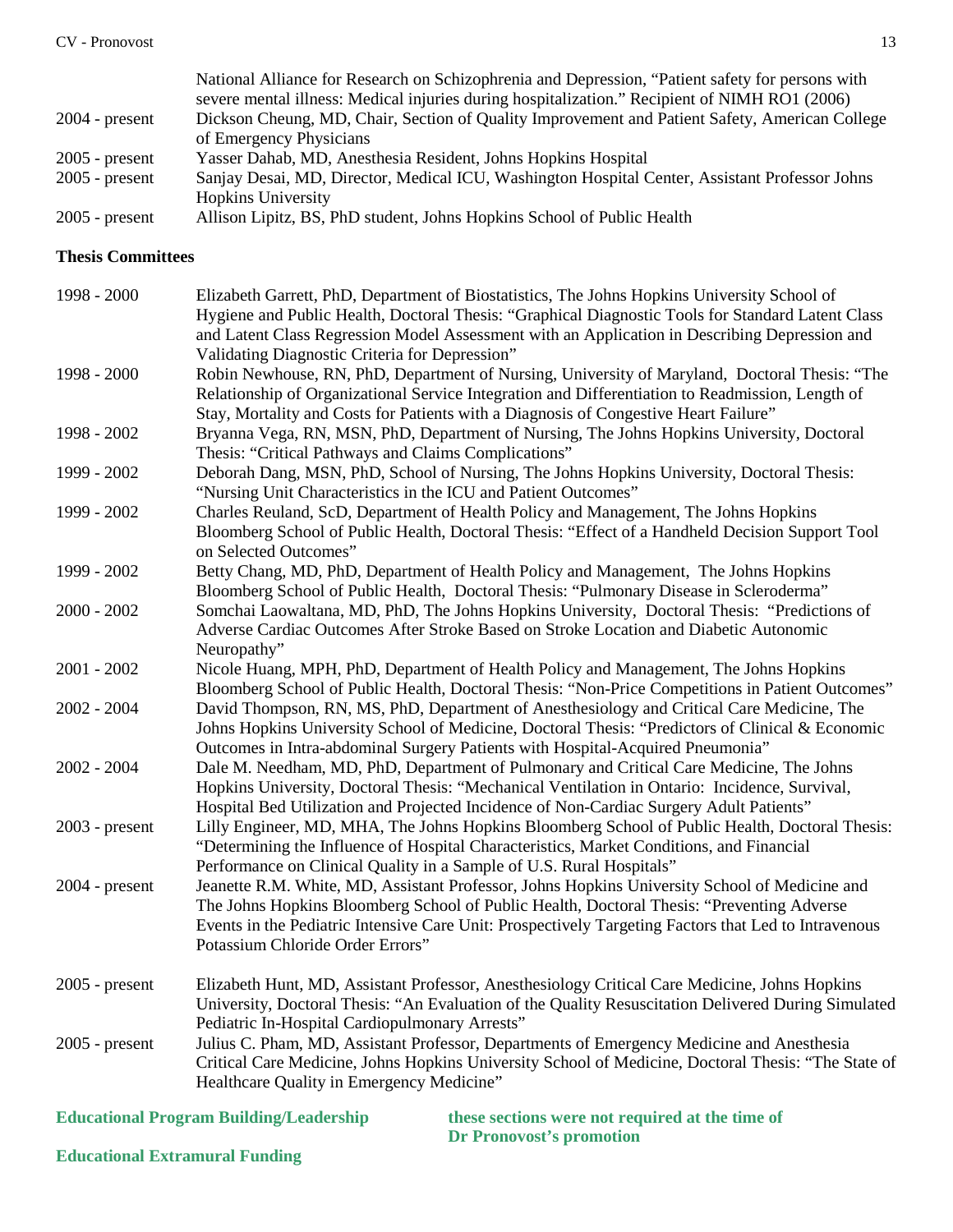# **CLINICAL ACTIVITIES**

#### **Certification**

Medical Licensure, State of Maryland, D0046479 Board Examination, Diplomat of the American Board of Anesthesiology, 1995 Board Examination, Special Certificate of Competency in Critical Care Medicine, 1997 Specialty Certifications: ACLS

> ATLS **FCCS CCERF**

### **Service Responsibilities**

Critical Care: Attending Physician in the Surgical Intensive Care Unit, Weinberg Surgical Intensive Care Unit and Cardiac Surgical Intensive Care Unit, 20% effort

Operative Anesthesia: Attending physician in the Division of Adult Critical Care Medicine, 10% effort

| <b>Clinical Program Building/Leadership</b> | these sections were not required at the time of |
|---------------------------------------------|-------------------------------------------------|
| <b>Clinical Extramural Funding</b>          | <b>Dr. Pronovost's promotion</b>                |

## **SYSTEM INNOVATION and QUALITY IMPROVEMENT ACTIVITIES this section was not required at the time of Dr. Pronovost's promotion**

#### **ORGANIZATIONAL ACTIVITIES**

#### **Institutional Administrative Appointments**

| 1996-present     | Quality Management Network: A Consortium of Hospitals and Health Systems                                                           |
|------------------|------------------------------------------------------------------------------------------------------------------------------------|
| 1997-1998        | Co-Chair, Alert Status Re-engineering Committee, The Johns Hopkins Hospital, Baltimore, MD, Results:<br>Alert hours reduced by 90% |
| 1997-1998        | Metrics Group of the Service Excellence Committee, The Johns Hopkins Hospital, Baltimore, MD                                       |
| 1997-1998        | Referring Physician Group of the Service Excellence Committee, The Johns Hopkins Hospital, Baltimore,                              |
| 1997-1999        | Clinical Practice Association Board of Governors Operations Committee, The Johns Hopkins University                                |
|                  | School of Medicine, Baltimore, MD. Developed practice standards, evaluated customer satisfaction with                              |
|                  | telephone access                                                                                                                   |
| 1997-2003        | Director, ICU Quality Management, The Johns Hopkins Hospital, Baltimore, MD                                                        |
| 1997-present     | JCAHO, The Johns Hopkins Hospital, Baltimore, MD                                                                                   |
| 1997-present     | Performance Measurement Team, The Johns Hopkins Hospital, Baltimore, MD                                                            |
| 1998-present     | Performance Improvement Council, The Johns Hopkins Hospital, Baltimore, MD                                                         |
| 1999-2002        | Bioterrorism Task Force, The Johns Hopkins Hospital, Baltimore, MD                                                                 |
| 2000-present     | Operation SWAT Team, The Johns Hopkins Hospital, Baltimore, MD                                                                     |
| 2000-2002        | Performance Improvement Task Force, The Johns Hopkins Hospital, Baltimore, MD                                                      |
| 2000-2002        | Supply Chain Management Executive Oversight Committee, The Johns Hopkins Hospital, Baltimore                                       |
| 2001-present     | Co-chair, Patient Safety Committee, The Johns Hopkins Hospital, Baltimore, MD                                                      |
| 2001-2003        | Chair, Organizational Assessment of Subcommittee of Patient Safety Committee, Baltimore, MD                                        |
| 2002-present     | Committee Member, Johns Hopkins Leadership Development Program, Johns Hopkins Medicine,                                            |
|                  | Baltimore, MD                                                                                                                      |
| $2003$ - present | Johns Hopkins Hospital Clinical Oversight Committee, Johns Hopkins Medicine, Baltimore, MD                                         |
| 2004-present     | Johns Hopkins University Multidisciplinary Advisory Committee, Johns Hopkins University School of                                  |
|                  | Medicine, Baltimore, MD                                                                                                            |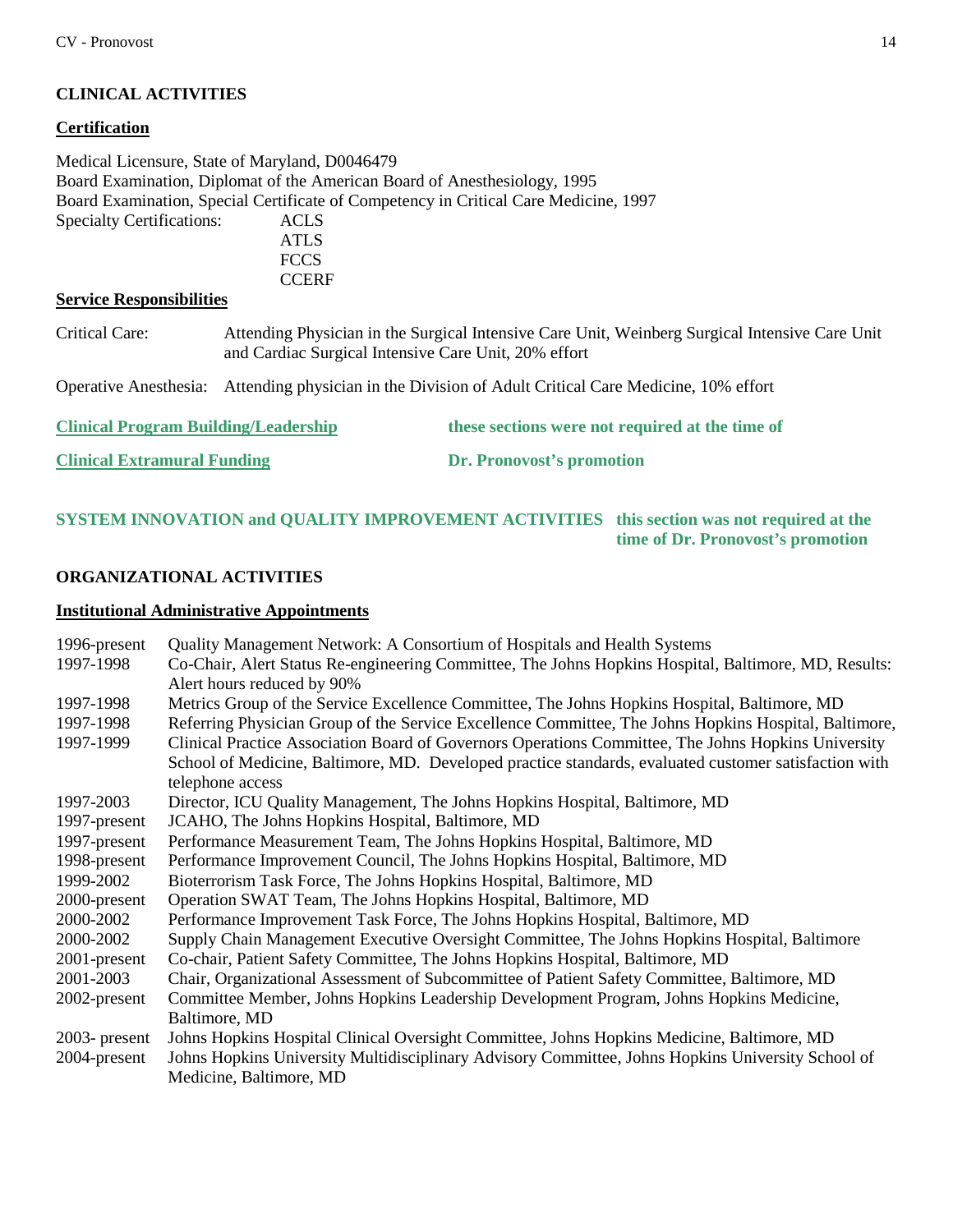# **Editorial Activities**

### **Editorial Board**

Journal of Clinical Outcomes Management Journal of Critical Care, Section Editor, Quality and Safety Agency for Healthcare Research & Quality (AHRQ) Web M&M Critical Care Joint Commission Journal on Quality and Patient Safety The Patient – Patient Centered Outcomes Research (International Journal), New Zealand Journal of Hospital Medicine – Society of Hospital Medicine Editorial Board of ICU Management

### **Journal Peer Review**

Journal of the American Medical Association (JAMA) Anesthesiology Critical Care Medicine Journal of General Internal Medicine Medical Care Journal of Investigative Medicine American Review of Respiratory Diseases and Critical Care Medicine Journal of Evidence-based Healthcare American College of Physicians Journal Club Journal of Health Policy, Politics, Law Review Annals of Internal Medicine Health Services Research International Journal for Quality in Healthcare Journal of Clinical Epidemiology

### **Advisory Committees, Review Groups**

| Joint Committee on Clinical Investigation, The Institutional Review Board for Johns Hopkins University   |
|----------------------------------------------------------------------------------------------------------|
| School of Medicine. Anesthesia Representative, The Johns Hopkins University School of Medicine,          |
| Baltimore, MD                                                                                            |
| Advisory Board Training to the Graduate Program in Clinical Investigation, The Johns Hopkins             |
| Bloomberg School of Public Health, Baltimore, MD                                                         |
| Society of Critical Care Medicine Patient Safety Foundation. Founding Member and Board of Trustees       |
| Quality Care Search Committee, Department of Health Policy & Management, The Johns Hopkins               |
| Bloomberg School of Public Health                                                                        |
| Committee on Critical Care Practice, American Society of Critical Care Anesthesiologists, Park Ridge, IL |
| Claims and Risk Management Committee, MCIC Vermont, Inc.                                                 |
| Advisory Panel, Web M&M                                                                                  |
| ICU Core Measure Advisory Panel, Joint Commission on Accreditation of Healthcare Organizations           |
| (JCAHO), Chairman, Oakbrook Terrace, IL                                                                  |
| Safety Committee, MCIC Vermont, Inc., Atlanta, GA                                                        |
| Advisory Board of National Quality Forum, Committee on Data Integrity and Availability, Washington,      |
| DC                                                                                                       |
| Review Board, HCPro, Inc., Marblehead, MA                                                                |
| Advisory Board, Biomedical Research & Education Foundation, Stamford, CT                                 |
|                                                                                                          |
| National Quality Forum, National Voluntary Consensus Standards Maintenance Committee, Washington,        |
| DC                                                                                                       |
| National Board of Advisors, Center for Healthcare Governance, Chicago, IL                                |
| Patient Safety Research Coordinating Center Steering Committee, Agency for Healthcare Research &         |
| Quality Patient Safety Grantee Member, Rockville, MD                                                     |
| Clinical Quality Improvement Committee, Johns Hopkins Hospital, Baltimore, MD                            |
| Expert Reviewer, Contract Proposals, Agency for Healthcare Research & Quality, Rockville, MD             |
| Advisory Panel, Central Line Associated Bloodstream Infections Quality Improvement Collaborative,        |
| Greater New York Hospital Association and United Hospital Fund, New York, NY                             |
|                                                                                                          |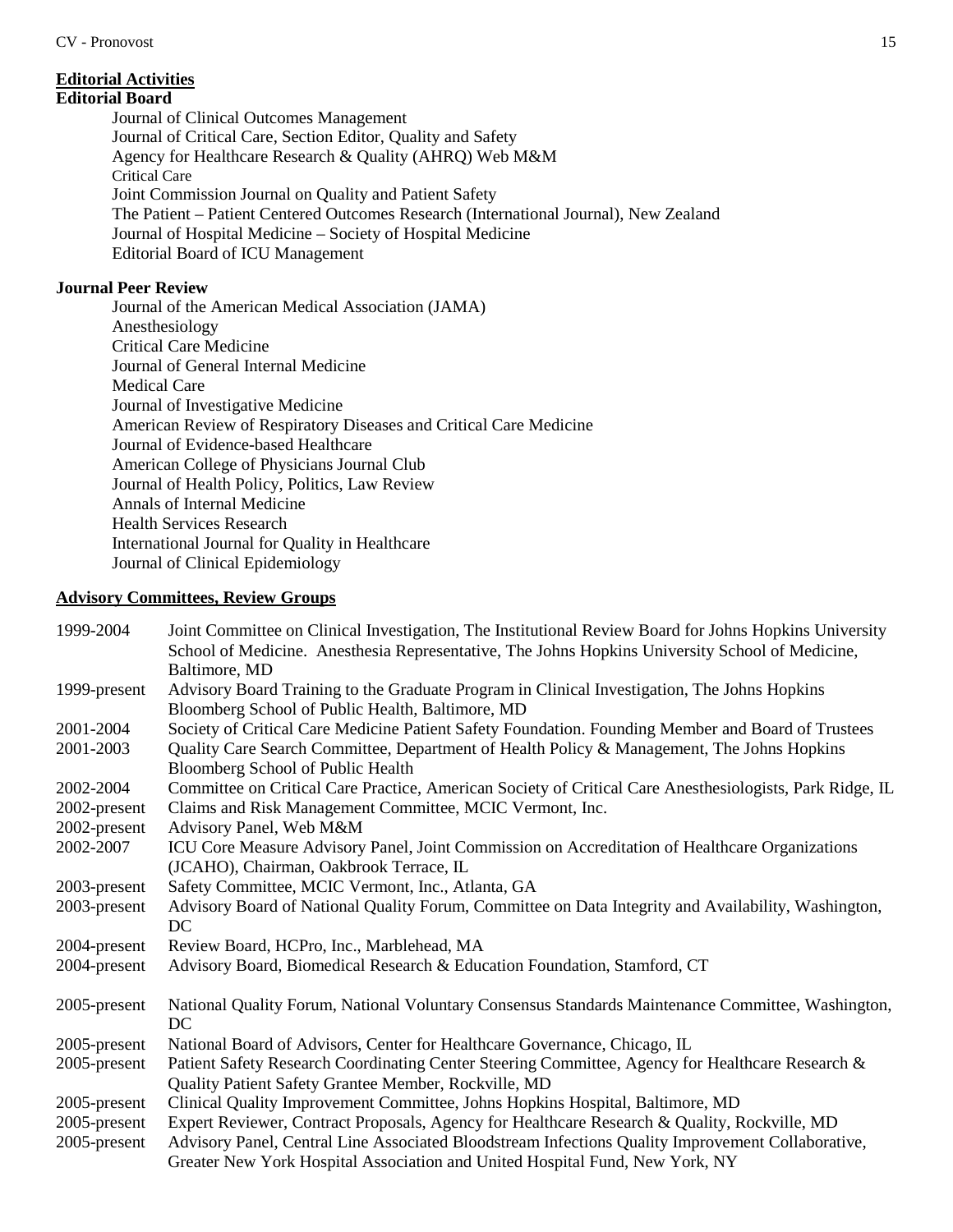### **Professional Societies**

| 1992-present | Member, International Anesthesia Research Society           |
|--------------|-------------------------------------------------------------|
| 1992-present | Member, American Society of Anesthesiologists               |
| 1992-present | Member, Society of Critical Care Medicine                   |
| 1994-present | Member, American Society of Critical Care Anesthesiologists |

### **Conference Organizer/Session Chair**

### **Consultantships**

### **RECOGNITION Awards, Honors**

- 1984 NCAA Division 1 Swimming Qualified for Nationals
- 1985 Alpha Sigma Nu (The Jesuit National Honor Society)
- 1985 Alpha Epsilon Delta (The Premedical National Honor Society)
- 1987 Magna Cum Laude
- 1987 Research Scholarship in Preventive Cardiology
- 1991 MAP-Reader's Digest International Fellowship for work in Nigeria
- 1991 Center for AIDA Research (CFAR) Scholarship to present at the International AIDS Conference
- 1999 Delta Omega (Public Health National Honor Society)
- 1999 American Medical Association AAMC Clinical Research Focus Group
- 2000 Clinician Scientist Award
- 2001 Clinician Scientist Award
- 2001 Society for Critical Care Medicine Research Review Award
- 2001 Leapfrog Group Health Care Purchasing Standard based on my research
- 2002 Presidential Citation, Contributions to SCCM in 2001
- 2002 Fellow, American College of Critical Care Medicine
- 2003 Presidential Citation, Contributions to SCCM in 2002
- 2003 William F. Rienhoff Scholars Award
- 2003 American Society of Anesthesiologists Presidential Scholar Award
- 2004 Presidential Citation, Contributions to SCCM in 2003
- 2004 Physician Hero, Health Care Heroes Award
- 2004 The Joint Commission on Accreditation of Healthcare Organizations (JCAHO) and the National Quality Forum (NQF) John M. Eisenberg Patient Safety Award for Research

# **Invited Talks, Panels**

- 5/94 "Pathophysiology of Shock," The Johns Hopkins Hospital Trauma Conference, Baltimore, MD
- 5/95 "Pathophysiology of Shock," The Johns Hopkins Hospital Trauma Conference, Baltimore, MD
- 2/96 "Appropriate use of Pulmonary Artery Catheters," Perioperative Monitoring Conference, The Johns Hopkins Hospital, Baltimore, MD
- 5/96 "Pathophysiology of Shock," The Johns Hopkins Hospital Trauma Conference, Baltimore, MD
- 1/97 "Hemodynamic Support in the Intensive Care Unit," St. Agnes Hospital, Baltimore, MD
- 1/97 "Organization Learning," Managing Health Services Organization, Department of Health Policy & Management, The Johns Hopkins University School of Public Health, Baltimore, MD
- 3/97 "Alert Status A Model for Re-engineering," Managing Health Services Organization, Department of Health Policy & Management, The Johns Hopkins University School of Public Health, Baltimore, MD
- 5/97 "Pathophysiology of Shock," The Johns Hopkins Hospital Trauma Conference, Baltimore, MD
- 10/97 "Being a Charge Agent," The Johns Hopkins University Continuing Studies: Business of Medicine, The Johns Hopkins University, Baltimore, MD
- 11/97 "Applying Systems Thinking in a Hospital," The Johns Hopkins University Continuing studies, The Johns Hopkins University, Baltimore, MD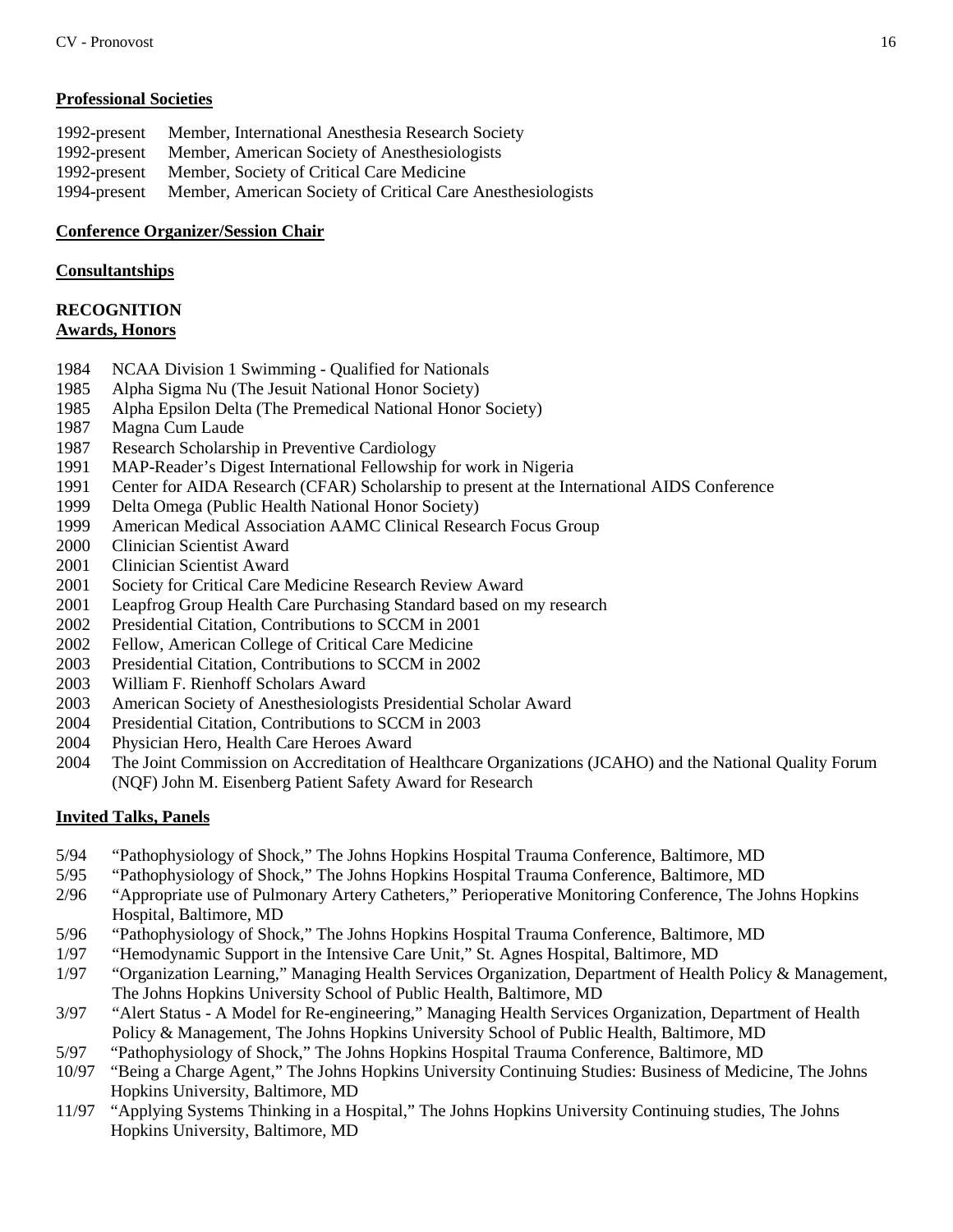- 1/98 "Alert Status Managing Health Services Organization," Summer Institute in Health Policy and Management, The Johns Hopkins University, Baltimore, MD
- 2/98 "Outcomes Research: Do Intensivists Improve Outcome?" University of Pittsburgh, Critical Care Medicine Grand Rounds, Pittsburgh, PA
- 2/98 "Organizational Characteristics of ICU's Related to Outcomes in Abdominal Aortic Surgery Patients," University of Pittsburgh, Health Services Research Group, Pittsburgh, PA
- 5/98 "Pathophysiology of Shock," The Johns Hopkins Hospital Trauma Conference, Baltimore, MD
- 10/98 "Organization of Physician Services. Managing Health Service Organization," Department of Health Policy and Management, Johns Hopkins University School of Hygiene and Public Health, Baltimore, MD
- 3/99 "Errors in Medicine, a Systems Approach. Managing Health Services Organizations," Department of Health Policy and Management, Johns Hopkins University School of Hygiene and Public Health, Baltimore, MD
- 4/99 "Improving Relationships and processes: A New Change Model. Managing Health Services Organizations," Department of Health Policy and Management, Johns Hopkins University School of Hygiene and Public Health, Baltimore, MD
- 5/99 "Pathophysiology of Shock," The Johns Hopkins Hospital Trauma Conference, Baltimore, MD
- 6/99 "Research issues in the Acutely Ill Patient: Research in 2000 and Beyond," The Johns Hopkins University School of Medicine, Baltimore, MD
- 6/99 "Management of Myocardial Ischemia and Infarction. Fundamentals of Critical Care Provider Course," The Johns Hopkins University School of Medicine, Baltimore, MD
- 8/99 "Evidence-based Medicine," Anesthesiology and Critical Care Medicine Research Conference, The Johns Hopkins University, Baltimore, MD
- 9/99 "Outcomes Research: Do Intensivists Improve Outcome?" University of Utah, Anesthesiology Research Conference, the University of Utah Medical Center, Salt Lake City, UT
- 10/99 "Improving Quality of Health Care," The Caldwell Memorial Lecture, Suburban Hospital, Bethesda, MD
- 10/99 "Outcome, Research," Cardiovascular Division, Critical Care Medicine Grand Rounds, King Faisel Hospital, Saudi Arabia
- 11/99 "Post-operative Myocardial Ischemia," ASA expert panel discussion, Dallas, TX
- 12/99 "Evidence-based Anesthesiology," Anesthesiology and Critical Care Medicine Grand Rounds, The Johns Hopkins University, Baltimore, MD
- 12/99 "Research in the Acutely Ill Patient," Third Annual Johns Hopkins Clinical Research Conference Clinical Trials and Tribulations in the year 2000 and Beyond, The Johns Hopkins University, Baltimore, MD
- 3/00 "Evidence-based Preoperative Testing," Johns Hopkins University School of Medicine Continuing Education Course: Perioperative Management*,* Marco Island, FL
- 3/00 "Establishing and Managing a Preoperative Evaluation Center," Johns Hopkins University School of Medicine Continuing Education Course: Perioperative Management, Marco Island, FL
- 4/00 "Measuring Up: Working toward Evidence-Based Risk Management," AIG Healthcare 2000: Challenges Impacting Healthcare Risk Management in the 21<sup>st</sup> Century, New York, NY
- 5/00 "Measuring Up: Working toward Evidence-Based Risk Management," AIG Healthcare 2000: Challenges Impacting Healthcare Risk Management in the 21<sup>st</sup> Century, Boston, MA
- 5/00 "Measuring Up: Working toward Evidence-Based Risk Management," AIG Healthcare 2000: Challenges Impacting Healthcare Risk Management in the 21<sup>st</sup> Century, Dallas, TX
- 6/00 "The Impact of ICU Physician Staffing on Outcomes: Can We Afford Not To Act?" General Motors Corporation Top 11 HMO's Partnership Meeting on Patient Safety, Detroit, MI
- 7/00 "Evidence-based Preoperative Testing," Johns Hopkins University School of Medicine Continuing Education Course: *Perioperative Management,* Aspen, CO
- 7/00 "Establishing and Managing a Preoperative Evaluation Center," Johns Hopkins University School of Medicine Continuing Education Course: *Perioperative Management,* Aspen, CO
- 8/00 "Errors in Medicine, a Systems approach. Managing Health Services Organizations," Summer Institute, Department of Health Policy and Management, Johns Hopkins Bloomberg School of Public Health, Baltimore,
- 8/00 "Improving Relationships and processes in the ICU. Managing Health Services Organizations," Summer Institute Department of Health Policy and Management, Johns Hopkins Bloomberg School of Public Health, Baltimore,
- 8/00 "The Journey From Research Question to Published Manuscript," Graduate Training Program in Clinical Investigation, Johns Hopkins Bloomberg School of Public Health, Baltimore, MD
- 9/00 "Measuring Up: Working toward Evidence-Based Risk Management," AIG Healthcare 2000: Challenges Impacting Healthcare Risk Management in the  $21<sup>st</sup>$  Century, Chicago, IL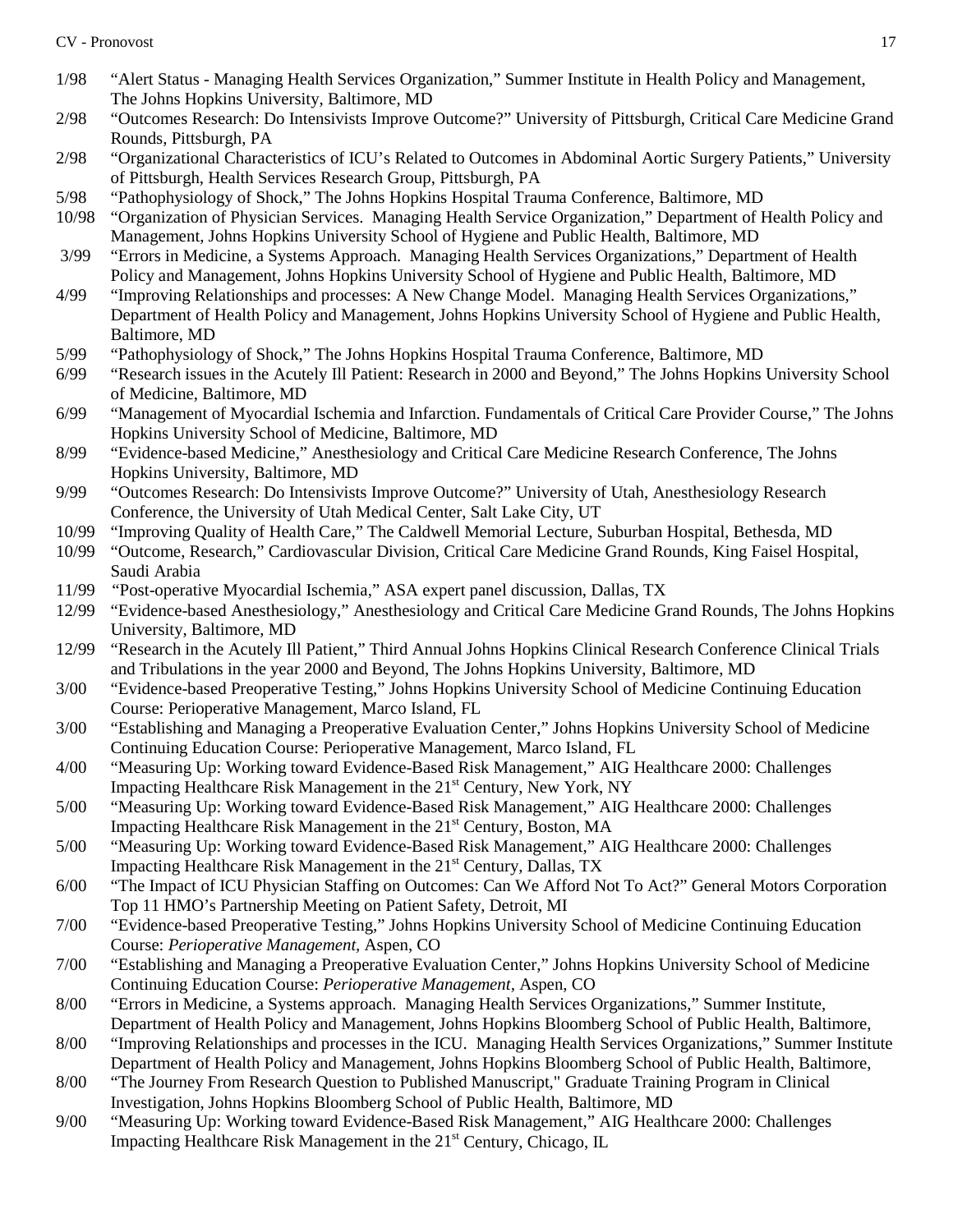- 9/00 "Evidence Supporting Leapfrog Purchasing Specification for ICU Physician Staffing," National Safety Conference, Washington DC
- 10/00 "Association between ICU Physician Staffing and Outcomes," Grand Rounds, Dartmouth Mary Hitchcock Medical Center, Hanover, NH
- 10/00 Visiting Professor Rounds: Case Conference. Surgical Intensive Care Unit, Dartmouth Mary Hitchcock Medical Center, Hanover, NH
- 10/00 "Randomized Trial of a Quality Improvement Initiative: a New Model," Center for Evaluative Clinical Sciences, Dartmouth Mary Hitchcock Medical Center, Hanover, NH
- 10/00 "The Impact of ICU Physician Staffing on Outcomes: a Systematic Review," American Society of Anesthesiology, San Francisco, CA
- 10/00 "Why Complex Systems Fail," University for Dentistry and Medicine of New Jersey Risk Management Strategies for the 21<sup>st</sup> Century: Keeping Pace with Change, Newark, NJ
- 11/00 "Organizing ICU Care to Improve Patient Safety," Improving Quality of Care for the 21st Century, Johns Hopkins Medicine International Conference, Baltimore, MD
- 11/00 "The Association Between Critical Pathways and Hospital Length of Stay, Complications, and Liability Claims Experience," Improving Quality of Care for the 21<sup>st</sup> Century, Johns Hopkins Medicine International Conference, Baltimore, MD
- 11/00 "Creating Safe Systems of Medical Care," Plenary Session Association for Healthcare Risk Managers National Meeting, New Orleans, LA
- 11/00 "The Links between Healthcare Organizational Characteristics and Patient Safety," Interdisciplinary Risk Management Seminar, The Johns Hopkins Medical Institutions, Baltimore, MD
- 1/01 "Critical Care Response to the Institute of Medicine's Report on Patient Safety," Board of Trustees, The Johns Hopkins Medical Institutions, Baltimore, MD
- 1/01 "Future Trends in ICU Research," Society of Critical Care Medicine Education and Research Foundation Workshop, Chicago, IL
- 2/01 "ICU Patient Safety: The Role of Teams," Society for Critical Care Medicine Congress 2001, San Francisco, CA
- 2/01 "Patient Safety Nets: The Role of Systems of Care," Volunteer Hospitals of America Risk Management Conference and Captiva, Philadelphia, PA
- 2/01 "How Systems of Care Impact Patient Safety," Medical Staff and Leadership Conference, Wellcare Hospital, Dubai, United Arab Emirates
- 2/01 Visiting Professor Rounds: Case Conference. Intensive Care Unit. Wellcare Hospital, Dubai, United Arab Emirates
- 3/01 "Methodological Issues in Clinical Trials," The 21<sup>st</sup> International Congress on Intensive Care and Emergency Medicine, Brussels, Belgium
- 3/01 "Improving Quality of ICU Care," The 21<sup>st</sup> International Congress on Intensive Care and Emergency Medicine, Brussels Belgium
- 3/01 "Quality of ICU Care," Session Moderator; The 21<sup>st</sup> International Congress on Intensive Care and Emergency Medicine, Brussels Belgium
- 4/01 "A Systems Approach to Improving Safety in the ICU," Grand Rounds Preventive and Societal Medicine Health Services Research, University of Nebraska, Lincoln, NE
- 4/01 Visiting Professor; Outcomes Research Conference, Combined Anesthesiology and Societal Medicine Health Services Research Conference, University of Nebraska, Lincoln, NE
- 6/01 "Making Safety a Reality," University of Maryland National Patient Safety Symposium, Baltimore, MD
- 6/01 "Creating Safe Systems of Care," Grand Rounds Department of Anesthesiology and Critical Care Medicine, Johns Hopkins University, Baltimore, MD
- 6/01 "Patient Safety: from Rhetoric to Reality," VHA Board Retreat, Lake Placid, NY
- 10/01 "Improving Patient Safety: A System's Approach," Kennedy Krieger Institute, Baltimore, MD
- 11/01 "Improving Patient Safety: A System's Approach," Johns Hopkins University Dean's Retreat, St. Michaels, MD
- 2/02 "Improving Patient Safety: A System's Approach," Grand Rounds Department of Medicine, The Johns Hopkins University, Baltimore, MD
- 2/02 "Improving Patient Safety: A System's Approach," Grand Rounds Department of Emergency Medicine, The Johns Hopkins University, Baltimore, MD
- 2/02 "Improving Patient Safety: A System's Approach," Grand Rounds Department of Surgery, The Johns Hopkins University, Baltimore, MD
- 3/02 "From Rhetoric to Reality: Improving ICU Care," McLeod Regional Medical Center Retreat, Florence, SC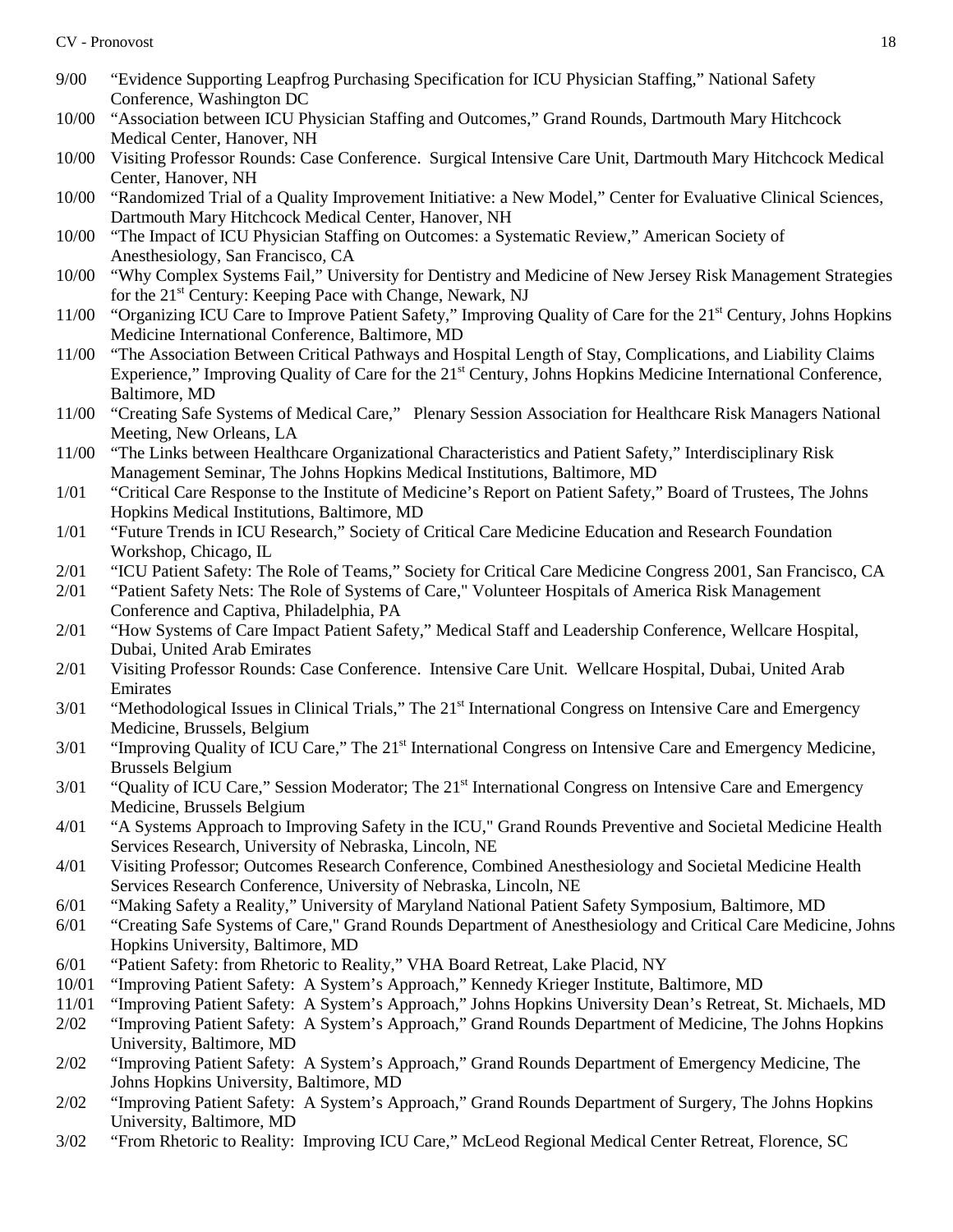- 3/02 "Developing a Screening Tool for Adverse Sequelae After Critical Illness," Round Table Conference: Surviving Intensive Care, Brussels, Belgium
- $3/02$  "Developing Indicators of ICU Quality,"  $22<sup>nd</sup>$  International Symposium on Intensive Care and Emergency Medicine, Brussels, Belgium
- 4/02 "The Science of Patient Safety," Society of Healthcare Epidemiology of America (SHEA) 2002 Annual Meeting, Salt Lake City, UT
- 4/02 "Improving Patient Safety: A Systems Approach," Association of University Anesthesiologists 49<sup>th</sup> Annual Meeting, Nashville, TN
- 4/02 "Improving ICU Patient Safety Through On-Going Intensivist Care," 14<sup>th</sup> Annual National Managed Health Care Congress (NMHCC), Baltimore, MD
- 4/02 "Idealized Design of the Intensive Care Unit," VHA Leadership Conference, Chicago, IL
- 4/02 "Patient Safety: How to Develop and Measure an ICU Improvement Process." Seventeenth Annual Comprehensive Update and Board Review, Critical Care Medicine 2003, Washington, DC
- 5/02 "Improving Patient Safety: A Systems Approach," Board of Visitors, Johns Hopkins Medicine, Baltimore, MD
- 6/02 "Evidence-Based Medicine: How to Use an Article About Therapy," Research Seminar, Department of Anesthesiology, Washington University School of Medicine, St. Louis, MO
- 6/02 "Improving Patient Safety: From Rhetoric to Reality," Grand Rounds, Department of Anesthesiology, Washington University School of Medicine, St. Louis, MO
- 7/02 "Improving Patient Safety: From Rhetoric to Reality," National Institute of Health, NIDA, Baltimore, MD
- 8/02 "Enhancing Coordination of Care Through Improved Provider-to-Provider Communications," MHA Insurance Company's Annual Risk Management Seminar, Crystal Mountain Resort, Thompsonville, MI
- 9/02 "Safe Systems of ICU Care," Pediatric Grand Rounds, The Johns Hopkins Hospital, Baltimore, MD
- 10/02 "Critical Care Settings," Fall Learning Session, Institute for Healthcare Improvement, Boston, MA
- 10/02 "The Backgrounds of Safety," Measuring Safety Outcomes, The Johns Hopkins Hospital, Baltimore, MD
- 11/02 SAAC/AAPD Annual Meeting, San Francisco, CA
- 1/03 "Improving Patient Safety: From Rhetoric to Reality," Pathology Grand Rounds, The Johns Hopkins Medical Institutions, Baltimore, MD
- 1/03 "Physician Staffing Patterns and Clinical Outcomes among Critically Ill Patients," Welch Center Grand Rounds, The Johns Hopkins University, Baltimore, MD
- 3/03 "Case Presentation: Critical Care Medicine" ICU Lecture, Homewood Campus, The Johns Hopkins University, Baltimore, MD
- 3/03 "Research Responsibility and Mentoring, Data Management & Retention," The Johns Hopkins University, Baltimore, MD
- 4/03 "Measuring ICU Quality," Institute for Healthcare Improvement, Orlando, FL
- 4/03 "Patient Safety: How to Develop and Measure an ICU Improvement Process," Critical Care Medicine  $17<sup>th</sup>$  Annual Comprehensive Update & Board Review, Washington, DC
- 4/03 "The Impact of Patient Safety on Clinical and Financial Outcomes," Michigan Health & Safety Coalition's Patient Safety Conference, Dearborn, MI
- 5/03 "Patient Safety: What we are doing to foster a safer environment," Healthcare Associated Infections Course, Department of Hospital Epidemiology & Infection Control, The Johns Hopkins Hospital, Baltimore, MD
- 6/03 "Patient Safety and Quality," Board of Trustees, The Johns Hopkins University, Homewood Campus, Baltimore,
- 6/03 Keynote Speaker at the Leaders Round Table on Health Care (Video Taped), Toronto, Canada
- 7/03 "Improving Quality and Safety in the ICU," Exempla HealthCare, Lutheran Medical Center, Wheat Ridge, CO
- 8/03 Expert presentation on Adult ICU Phase III Benchmarking Knowledge Transfer Meeting, University HealthSystem Consortium, Dallas-Forth Worth, TX
- 8/03 "Clinical Measures for the ICU," VHA Trends & Tactics in Critical Care Management, Westborough, MA 8/03 "From Rhetoric to Reality: Improving ICU Care," Yale University School of Medicine, New Haven, CT
- 8/03 "From Rhetoric to Reality: Improving ICU Care," Yale University School of Medicine, New Haven, CT
- 8/03 "Executive Leadership Role in Patient Safety," Atlantic City Medical Center, Atlantic City, NJ
- 8/03 "On the Edge: Patient Safety," 8<sup>th</sup> Annual Challenges in Critical Care Conference, Penn State College of Medicine, Hershey, PA
- 9/03 "Executive Leadership Role in Patient Safety," Hospital Board Retreat, Ellis Hospital, Upper State, NY
- 9/03 "Comprehensive Models for Improving Patient Safety," Panelist, Academy Health-AHRQ International Patient Safety Conference, Washington, DC
- 10/03 "Improving Patient Safety: From Rhetoric to Reality," University of California Conference: Management of the Hospitalized Patient, San Francisco, CA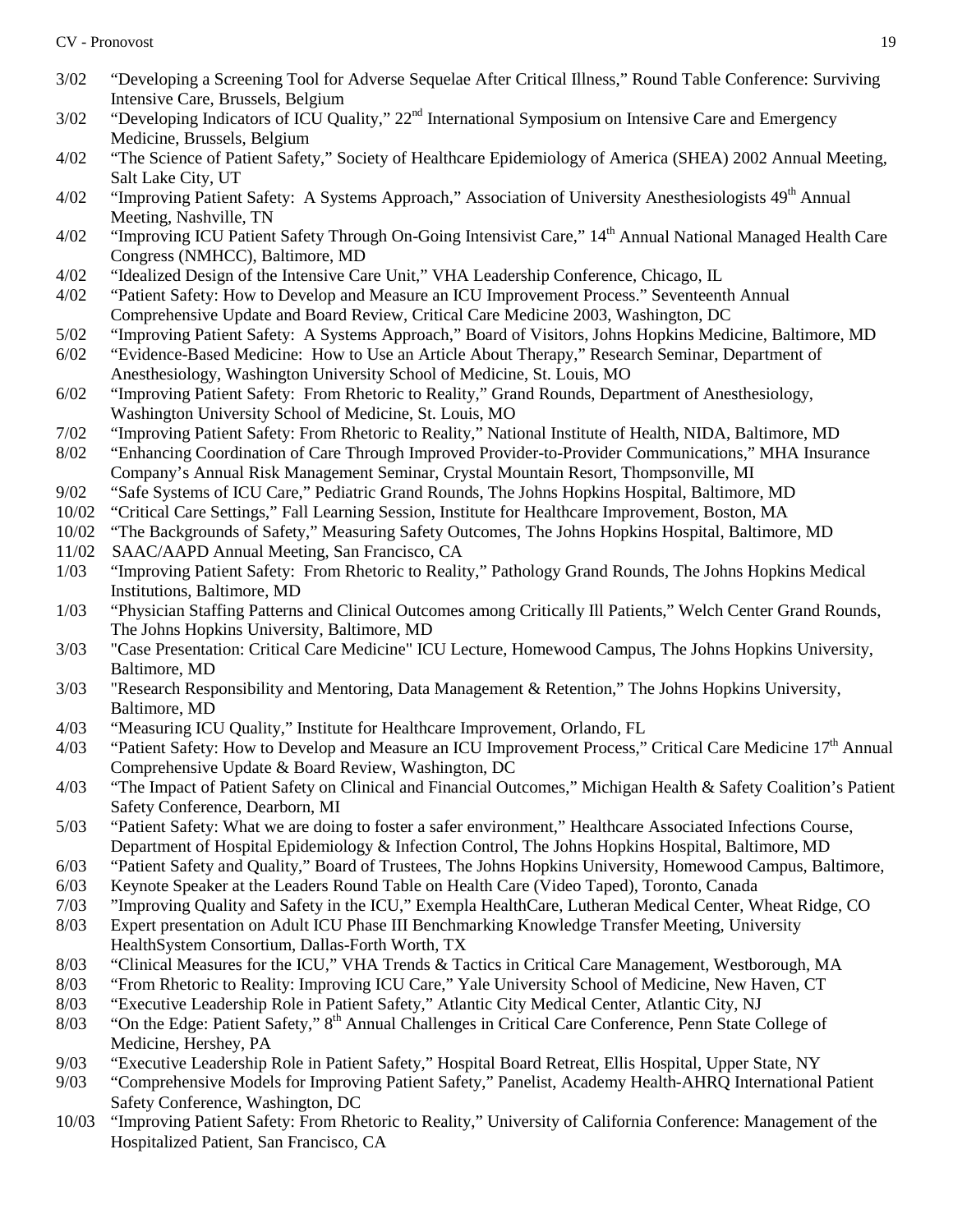- 10/03 Visiting Professor/Guest Lecturer, SICU Multidisciplinary Conference, Yale University School of Medicine, New Haven, CT
- 10/03 JCAHO ICU Core Measure Sets Session, CERNER Health Conference 2003, Kansas City, MO
- 10/03 "Ethical and Practical Issues," American Society of Anesthesiologists (ASA) Annual Meeting, San Francisco, CA
- $10/03$  " Improving Patient Safety: Putting Words into Action," Maryland Healthcare Education Institute's (MHEI)  $28<sup>th</sup>$ Annual Medical Staff and Governance Leadership Conference, Hot Springs, VA
- 10/03 "The Perfect Storm," Keynote Speaker, St. Barnabas Health Care System Clinical Retreat, Toms River, NJ
- 11/03 "Focusing on Harm to Set the Medication Safety Agenda," Video Presentation for The ALARIS Center for Medication Safety and Clinical Improvement, A Third Invited Conference, San Diego, CA
- 11/03 "An Association of Hospitals and Health Systems," Patient Safety Summit, Georgia Hospital Association, Atlanta, GA
- 12/03 "Partnering to Solve Clinical Issues: Stakeholders for Medication Safety," "Removing Barriers to Improve ICU Care: Collaboration Among Stakeholders," Presenter and Co-Chair, 15<sup>th</sup> Annual National Forum on Quality Improvement in Health Care, New Orleans, LA
- 1/04 "Demonstrating the Cost of Poor Quality and Medication Errors: Proving the Business Case for Quality and Safety Programs," New Jersey Hospital Assn Leadership Summit on Quality and Patient Safety, Princeton, NJ
- 1/04 "Making Safety a Reality," Pediatric Ground Rounds, DuPont Hospital for Children, Wilmington, DE
- 1/04 "Quality and Safety in Health Care," Live Broadcast: *One on One with Steve Adabuto*, Union, NJ
- 2/04 "Communication Failures at the Heart of Bad Outcomes," Risk Management and Patient Safety Institute Audio Conference, Baltimore, MD
- 2/04 "CUSP Overview," "General Measurement Strategies," "Detailed Measurement Strategies," MHA Workshop, Detroit, MI
- 2/04 "JCAHO Core Measures," "Measuring Quality: Use of the Daily Goals Form to Improve Communication and Outcomes," Society of Critical Care Medicine Annual Meeting, Orlando, FL
- 3/04 "Case Studies: How Do We Provide Round the Clock Care?," "Establishing a Culture of Safety in the ICU: The CUSP Program, 3rd Annual International Summit on Improving Critical Care Delivery, Miami, FL
- 4/04 "Organizational Leadership at the Johns Hopkins Medical Institutions," Joint Session, Harvard Medical School, Cambridge, MA
- 4/04 "Transforming the ICU," Volunteer Hospital Association (VHA) Satellite Broadcast, Irving, TX
- 4/04 "Patient Safety: How to Develop and Measure an ICU Improvement Process," 18<sup>th</sup> Annual Comprehensive Update and Board Review, Center for Biomedical Communication, Inc., Ritz Carlton, Washington, DC
- 4/04 "Patient Safety A New Agenda for Hospital Epidemiology," Department of Hospital Epidemiology and Infection Control, Johns Hopkins Hospital, Baltimore, MD
- 5/04 "Practical Tools to Build Teams that Improve Patient Safety," Conference on Group Interaction in High Risk Environments, Swiss Re Centre for Global Dialogue, Ruschlikon, Switzerland
- 5/04 "The Perfect Storm," Keynote Speaker, St. Barnabas Health Care System Clinical Retreat, Toms River, NJ
- 5/04 "Improving Patient Safety: From Rhetoric to Reality," 100<sup>th</sup> International Conference, American Thoracic Society, Orlando, FL
- 6/04 "Overview: Focus on the Need for Change," New Jersey Hospital Association, Princeton, NJ
- 6/04 "The Hospital Leader's Role in Patient Safety," MHA Annual Corporate Membership Mtg, Mackinac Island, MI
- 7/04 "A Culture of Safety: Assessment, Interventions, and Change Concepts," Delmarva Foundation Improving Health Care Quality, Baltimore, MD
- 7/04 "Improving Patient Safety: From Rhetoric to Reality," Anthem Blue Cross and Blue Shield Hospital Quality Program,  $10^{th}$  Annual Meeting, Columbus, OH
- 7/04 "Reducing Defects in Health Care," Department of Neurosurgery Grand Rounds, The Johns Hopkins University School of Medicine, Baltimore, MD
- 7/04 "Practical Tools to Build Teams that Improve Patient Safety," Grand Rounds, Henry Ford Health System, Detroit, MI
- 7/04 "Quality and Safety in Health Care," Patient Safety Leadership Fellows Conference, San Diego, CA
- 7/04 "Practical Tools to Build Teams that Improve Patient Safety," Health Forum Leadership Summit, San Diego, CA
- 8/04 "Improving Patient Safety: From Rhetoric to Reality," Anthem Blue Cross and Blue Shield, Lexington, KY
- 9/04 "Improving Patient Safety: From Rhetoric to Reality," Anthem Blue Cross and Blue Shield, Indianapolis, IN
- 9/04 "Making the Health Care System Safer," AHRQ 3<sup>rd</sup> Annual Patient Safety Research Conference, Arlington, VA
- 10/04 "Practical Tools to Build Teams that Improve Patient Safety," Update on Pulmonary and Critical Care Medicine, University of Michigan, Ann Arbor, MI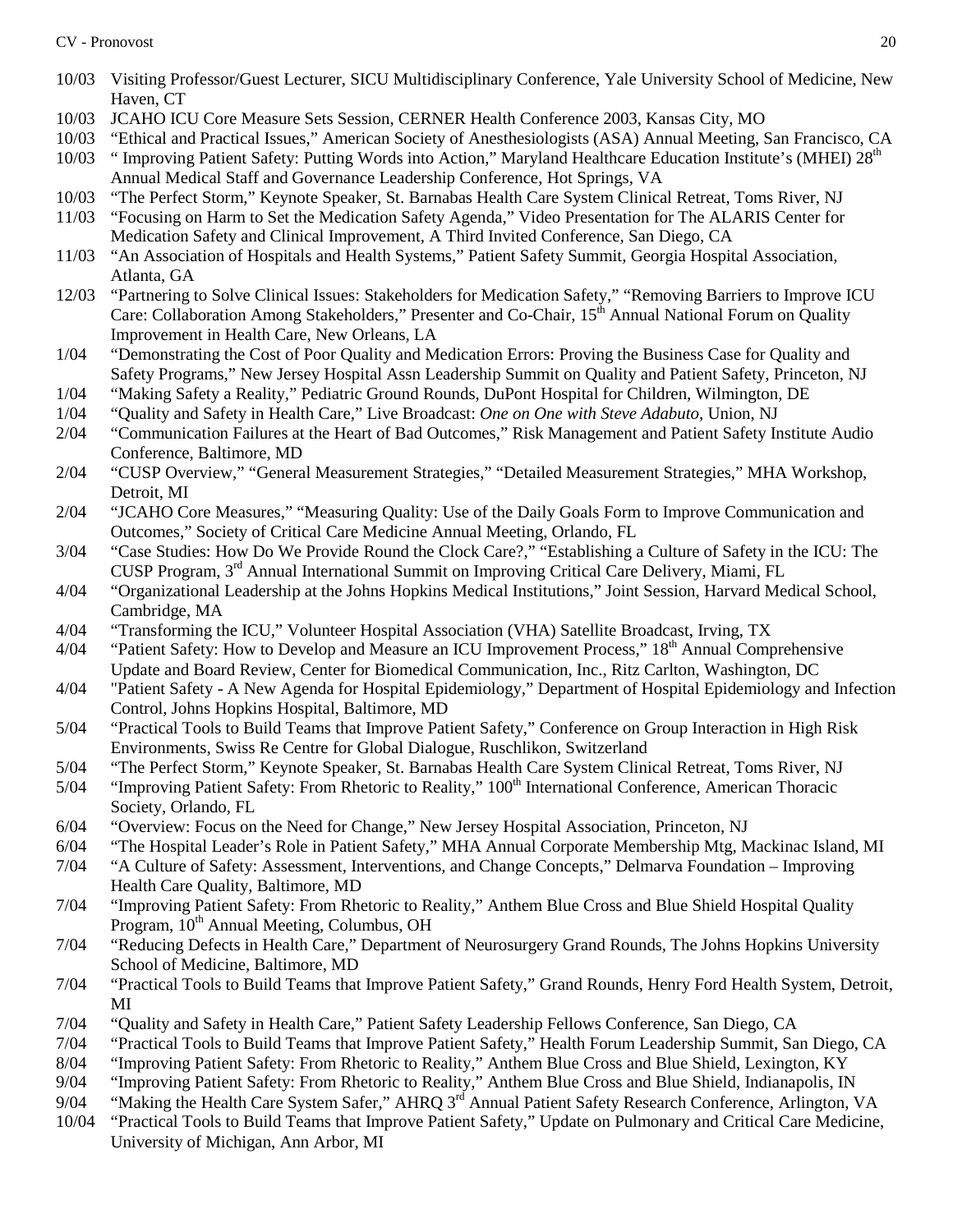- 10/04 "ICU Quality as the Imperative," "BSI Reduction," "VAP Reduction," "Palliative Care," "Redoubling our efforts: Improving reliability in critical care," VHA Transformation of the Intensive Care Unit (TICU), Philadelphia, PA
- 10/04 "Improving Healthcare Quality for all Americans," 5<sup>th</sup> Annual Meeting of the National Quality Forum: Innovation and Implementation - Fulfilling the Healthcare Quality Imperative, Washington, DC
- 10/04 "Background on State Collaborative ICU Improvement Efforts," Making Rhode Island's ICUs the Best in the Nation Conference, Providence, RI
- 10/04 "Microsystem Changes within Hospitals and Health Systems," Agency for Healthcare Research and Quality, Transforming Health Systems Through Leadership, Design and Incentives, Rockville, MD
- 10/04 "Team Exercise: Keystone ICU Premortem," "Sepsis: A Rapid Fire Look Ahead," MHA-Keystone ICU Workshop II, Traverse City, MI
- 11/04 "Too Err is Human," Commonwealth Fund Quality Improvement Colloquium, Washington, DC
- 11/04 "Practical Tools to Build Teams that Improve Patient Safety," Delmarva Foundation Courage to Improve Conference II: Best Practices in Quality Improvement, Baltimore, MD
- 11/04 "Improving Care Throughout Maryland: Introducing CUSP," "Daily Goals: Let's Get to Work," Maryland Patient Safety Center, Patient Safety Culture ICU Collaborative: Workshop I, Baltimore, MD
- 11/04 "Leadership and its Role in Improving Quality and Patient Safety," New Jersey Hospital Association Learning Session II Plenary: Recommitment to Quality and Reliability, Project Management: Obstacles and Barriers – Role of Senior Leadership, Princeton, NJ
- 12/04 "Achieving Transformational Change," Institute of Medicine, Potential Roles for the Quality Improvement Organizations in the Future, Washington, DC
- 12/04 "Victims and Healing: Three Reactions to Medical Errors," with Linda Kenney, Frederick A. van Pelt, MD, MBA, Mark Rosenberg, MD, MPP and Sorrel King. Institute of Healthcare Improvement, 16<sup>th</sup> National Forum on Quality Improvement in Healthcare, Orlando, FL
- 1/05 "Practical Applications to Improve Patient Safety," Jefferson Medical College, Philadelphia, PA
- $1/05$  "Re-engineering the ICU to Provide a Safer Environment," Society of Critical Care Medicine  $34<sup>th</sup>$  Critical Care Congress, Plenary Session, Phoenix, AZ
- 2/05 "Best Practices and Practical Tools for Improving Care in the High Stress Setting of the ICU," North Carolina Hospital Association, Cary, NC
- 2/05 "Improving Quality and Patient Safety," 9<sup>th</sup> Annual Maryland Infection Control Network Conference, Department of Epidemiology and Infection Control, The Johns Hopkins Bloomberg School of Public Health, Baltimore, MD
- 3/05 "The Challenge of Patient Safety: Responding to a Tragedy" with Sorrel King, 2005 Connecticut Hospital Association, Wallingford, CT
- 3/05 "Leading Change," "Making the Business Case: Global and Local Healthcare and the New Opportunity Calculator," "Achieving Attributes of Ideal Physician Staffing," "Creating a Healing Environment: Healing after Harm," Keystone ICU Workshop #1, Troy, MI
- 3/05 "Leaders in our Midst," "The Art of Disclosure and Healing," Panel Discussion: Johns Hopkins and Representatives of Michigan Surviving Sepsis Campaign," "In the Shadow of a Leader," Keystone ICU Workshop #3, Troy MI
- 3/05 "Practical Tools to Improve Patient Safety," Intensive Care Unit Quality Improvement Collaborative Learning Session II, Minneapolis, MN
- 4/05 "Practical Tools to Improve Patient Safety," Joint Grand Rounds, Greater Baltimore Medical Center, Baltimore
- 4/05 "Practical Tools to Improve Patient Safety," Grand Rounds, University of Massachusetts Memorial Medical Center, Boston, MA
- 4/05 "Safety Considerations in the OR," CEO Work Group for Clinical Excellence, Transformation of the Operating Room Task Force, Philadelphia, PA
- 4/05 "Practical Tools to Improve Patient Safety," Grand Rounds, Department of Anesthesiology, University of Pennsylvania, Philadelphia, PA
- 4/05 "Patient Safety," Panel Member, Management Forum's Panel on Patient Safety, Johns Hopkins Hospital, Baltimore, MD
- 5/05 "Of the Places You Go," Breakout Session on Roles of Leadership: Executive Leadership, New Jersey Hospital Association, Princeton, NJ
- 5/05 "Applying Science to the Delivery of Care to Improve Patient Safety," AHA Quality/Outcomes Forum, Washington, DC
- 5/05 "Patient Safety and Quality Improvement," with Representative Patrick Kennedy, Critical Care Summit Meeting, Washington, DC
- 5/05 "Of the Places You Go," New Jersey Hospital Association, Quality Institute, Learning Session III, Princeton, NJ